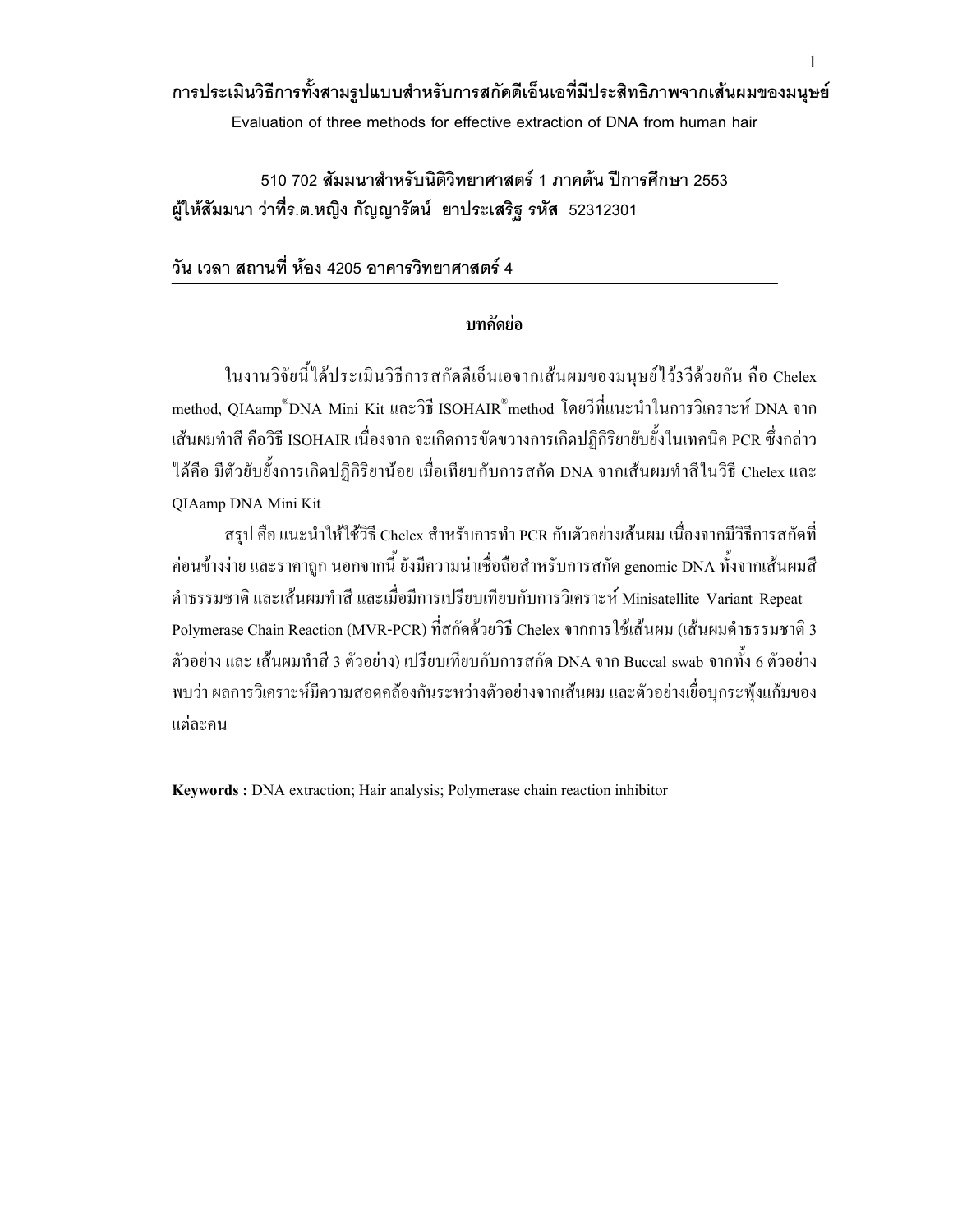# บทที่1

# บทนำ

เมื่อไม่นานมานี้เราใช้ปฏิกิริยา <sub>Polymerase Chain Reaction (PCR)</sub> ในการวิเคราะห์ปริมาณดีเอ็นเอในเส้น .<br>| ผมที่เป็นหลักฐานสำคัญในทางนิติวิทยาศาสตร์ แต่ปริมาณนิวเคลียร์ดีเอ็นเอใน <sub>DNAs</sub> ที่ได้จากเส้นผมมี ปริมาณที่น้อยมาก ดังนั้น ในหลายการศึกษาจึงใช้ <sub>mtDNA</sub> ที่มีอยู่เป็นจำนวนมาก และค่อนข้างที่จะสมบูรณ์ มากกว่า เพราะ<sub>DNAs</sub> มีน้อยเกินกว่าที่จะนำมาเพิ่มปริมาณ<sup>ู</sup>่ใด้ โดยเฉพาะที่ได้มาจากเส้นผมธรรมชาติ หรือ เป็นเส้นผมที่ถูกดึงมา มากกว่าที่จะเป็นรากผม นอกจากนี้ ถึงแม้ว่าการสกัดดีเอ็นเอจากเส้นผมจะ ได้ดีเอ็น เอในปริมาณที่มากพอก็ตาม แต่ก็มักจะ ไม่ประสบความสำเร็จในการนำมาเพิ่มปริมาณ โดยเทคนิค rcr ได้ อยู่ดี ด้วยเหตุนี้จึงเป็นการแสดงให้เห็นว่า ในการสกัดดีเอ็นเอจากตัวอย่างเส้นผมนั้น อาจจะเกิดตัวยับยั้ง  $\ddot{\phantom{a}}$ ปฏิกิริยา rcr ขึ้น ซึ่งตรงกับการศึกษาวัจัยก่อนหน้านี้ที่ได้ให้ข้อมูลว่า รงควัตถุ เมลานิน ในเส้นผมเป็นตัว  $\ddot{\phantom{a}}$ ที่ทำให้เกิดสารที่มีผลเป็นอย่างมากในการยับยั้งปฏิกิริยา rcռ

ดังนั้น ในงานวิจัยนี้ จึงได้ทำการประเมินวิธีการสกัดดีเอ็นเอจากเส้นผมของมนุษย์ไว้ 3 วิธี  $\overline{a}$ ด้วยกัน ซึ่งก็คือ Chelex method, QIAamp®DNA Mini Kit IIนะวิธี ISOHAIR®method เพื่อให้ทราบว่าวิธีการสกัดใหนที่ ทำให้ได้ดีเอ็นเอที่มีคุณภาพและปราศจากสารที่เป็นตัวยับยั้งปฏิกิริยา rcr เพื่อจะไม่เป็นอุปสรรค์ในการที่ จะเพิ่มปริมาณดีเอ็นเอในตำแหน่งขีนของโครโมโซม piss (ms 38) โดยที่ minisatellite variant Repeat-Polymerase chain Reaction (MVR-PCR)

สุดท้ายนี้ เมื่อทำการศึกษาว่า ดีเอ็นเอที่สกัดใด้จากเส้นผมด้วยวิธี <sub>Chelex</sub> โดยเฉพาะเส้นผมที่มีการ ทำสี ที่นำมาเป็นตัวอย่าง <sub>genomicDNA</sub> และเมื่อนำมาเปรียบเทียบกับ <sub>MVR-PCR</sub> p<sub>atterns</sub> ของดีเอ็นเอที่สกัดใด้ จากรากผม กับดีเอ็นเอที่ได้จากเยื่อบุกระพุ้งแก้ม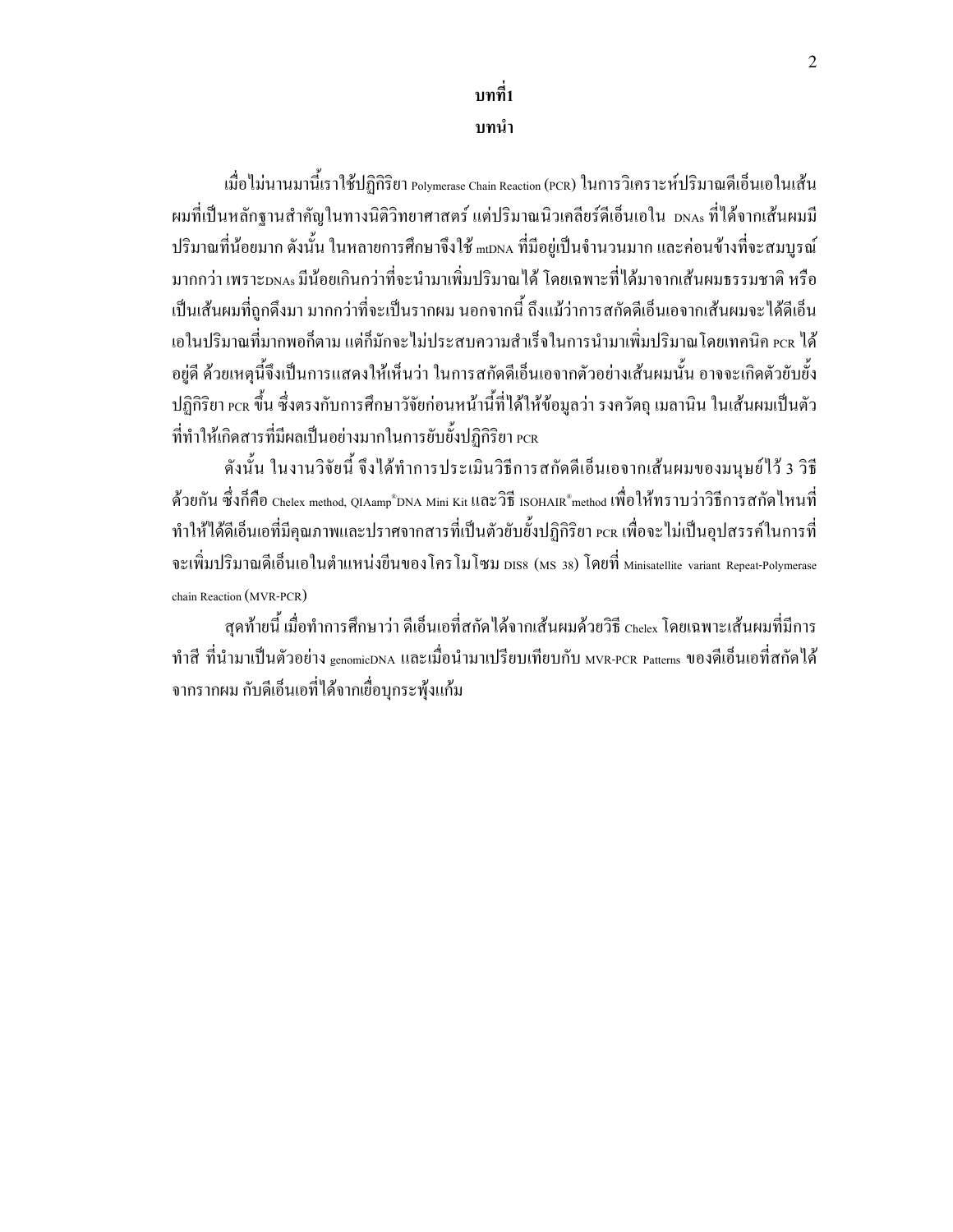# บทที่2

# ทบทวนวรรณกรรม การตรวจดีเอ็นเอทางนิติวิทยาศาสตร์ (DNA testing in forensic medicine)

ในการตัดสินคดีความส่วนใหญ่มักอาศัยหลักฐานที่ได้มาจากการสอบสวนพยานรู้เห็น ค้นหา วัตถุและร่องรอยต่างๆ จากที่เกิดเหตุ ซึ่งมักจะเป็นข้อเท็จจริงในการสืบค้นหาผู้ที่กระทำความผิด นอกจากนี้แล้ว มีความจำเป็นที่จะต้องนำความรู้ทางวิทยาศาสตร์มาสนับสนุนข้อเท็จจริงดังกล่าว เพื่อ ֖֧֧֖֧֖֧֖֧֖֧֧֧֧֧֚֡֝֟֟֟֬֝֬֝֬֝֬֝֬֝֬֝֓֝֬֝֬֝֬֝֬֝֬֝֟֝֬֝֬֝֬֝֬֝֬֝֬֝֬֝֬֝֬֝֬֝֬֝֬֝֬֝<br>֧֪֪֧֧֧֧֧֧֛֚֚֝֝֩ ค้นหาผู้กระทำความผิดที่แท้จริง ซึ่งเรียกว่า นิติวิทยาศาสตร์ (Forensic science) อันเป็นกระบวนการที่ ประกอบค้วยการพิสูจน์บุคคลจากลายพิมพ์นิ้วมือ ลักษณะเส้นผม การบันทึกมิติของกระดูกส่วนต่างๆ ของร่างกาย การตรวจหมู่เลือด และ โปรตีนบนผิวเซลล์เม็ดเลือด เป็นต้น กระทั่งปัจจุบันเทคโนโลยีทาง พันธุศาสตร์ใค้เข้ามามีบทบาทในเรื่องนี้เป็นอย่างมาก โคยการใช้วิธีการตรวจลายพิมพ์คีเอ็นเอ (DNA  $\overline{a}$ fingerprinting หรือ<code>DNA</code> profiling) ซึ่งเป็นที่นิยมที่สุดในปัจจุบัน เนื่องจากเป็นการตรวจที่ให้ข้อมูลที่ เป็นประโยชน์อย่างยิ่งต่อการพิสูจน์ความจริงอย่างมากมาย และมักเป็นเครื่องช่วยใงปริศนาอันมืดมนใน กดีความที่สำคัญหลายคดี

### โครงสร้างทางกายภาพและทางเคมีของดีเอ็นเอ

#### (Physical and chemical structure of DNA)

DNA เป็นชื่อย่อของสารพันธุกรรม มีชื่อวิทยาศาสตร์ว่า กรคคืออกซีไรโบนิวคลีอิก (Deoxyribonucleic กรคนิวคลีอิกที่ประกอบด้วยหน่วยย่อยๆ ที่เรียกว่านิวคลีโอไทด์ (nucleotide) มาเชื่อมต่อกันเป็นสายยาวที่เรียกว่าโพลีนิวคลีโอใทด์ (polynucleotide) โดยโมเลกุลของดี เอ็นเอประกอบด้วยสายโพลีนิวคลีโอไทด์ 2 สาย ซึ่งนิวคลีโอทด์แต่ละโมเลกุล ประกอบด้วย

1. น้ำตาลเพนโตส (pentose sugar) คือน้ำตาลที่มีการ์บอน 5 อะตอม เป็นองค์ประกอบ มี โครงสร้างเป็นวงแหวน ซึ่งในดีเอ็นเอจะเป็นน้ำตาลคืออกซีไรโบส (Deoxyribose sugar) ซึ่งเป็นน้ำตาล เพนโตสที่มีหมู่ไฮดรอกซี(hydroxyl ; OH) ของคาร์บอนอะตอมในตำแหน่งที่ 2 หายไป ส่วนใหญ่เป็น น้ำตาลที่พบในเซลล์สัตว์และเป็นองค์ประกอบที่สำคัญของนิวคลีโอไทด์ในดีเอ็นเอ



ภาพที่ 2.1 โครงสร้างของน้ำตาลดีออกซีไรโบส (ที่มา Tamarin 1998, นิพนธ์ ศรีนฤมล)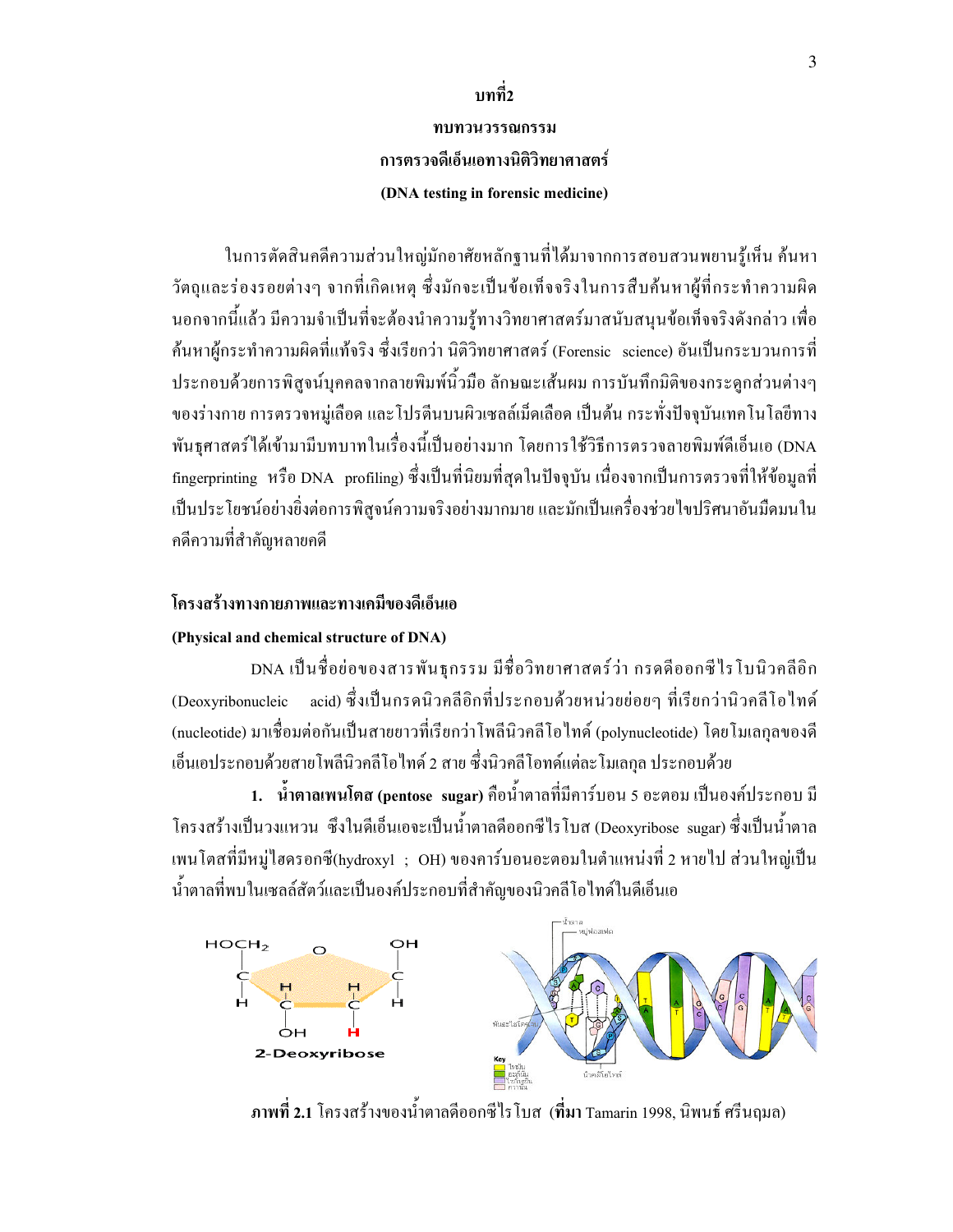### 2.ในโตรจีนัสเบส (Nitrogenous base) แบ่งออกเป็น 2 ชนิด คือ

# 2.1 เบสพิวรีน (purine)

เป็นเบสที่มีโครงสร้างเป็นวงแหวน 2 วง มี 2 ชนิด ได้แก่ อะดีนีน(Adenine;A) และกัวนีน ֚֚֡ ֦֘

(Guanine;G)

### 2.2 ใพริมิดีน(Pryimidine)

เป็นเบสที่มีโครงสร้างเป็นวงแหวน 1 วง ซึ่งเบสใกลุ่มนี้มี 3 ชนิดคือ ไทมีน(Thymine;T), ไซโตซีน(Cytosine;C) และ ยูราซิล(Urasil;U)ซึ่งพบ ได้เฉพาะใน RNA



ภาพที่ 2.2 โครงสร้างนิวคลีโอไทด์ที่มีเบสชนิดต่างๆ ซึ่งเป็นองค์ประกอบของ DNA (http://cs4940207547.site90.com/cs4940207227/ )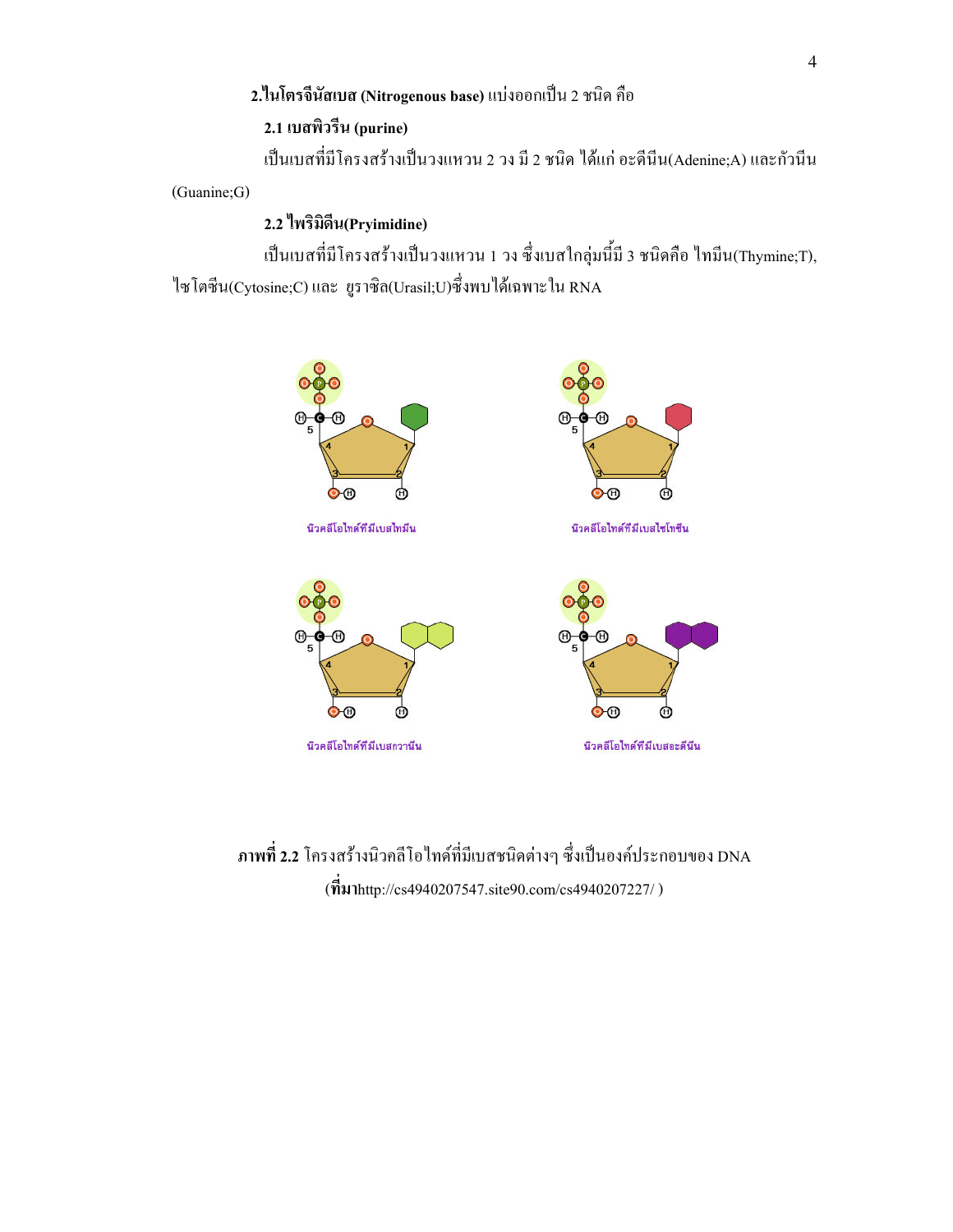3. หมู่ฟอสเฟต (Phosphate group) หมู่ฟอสเฟตจะเข้าจับกับอะตอมของออกซิเจน (O) ของ หมู่ไฮดรอกซี (HO) ที่อะตอมของการ์บอนตำแหน่งที่ 5 หรือ 3 หรือ 2 ของน้ำตาลเพนโตส (C $_{\rm s}$  หรือ $\rm c_{\rm s}$ หรือ $\mathrm{C}_2$ ) ด้วยพันธะเอสเทอร์ กลายเป็นสารประกอบที่เรียกว่านิวคลีโอไทด์ (Nucleotide)



ภาพที่2.3 โครงสร้างของนิวคลีโอไทด์ของดีเอ็นเอ ที่ประกอบด้วย ดีออกซีไรโบส เบส และหมู่ฟอสเฟต  $(\vec{\hat{\eta}})$ มา learners.in.th)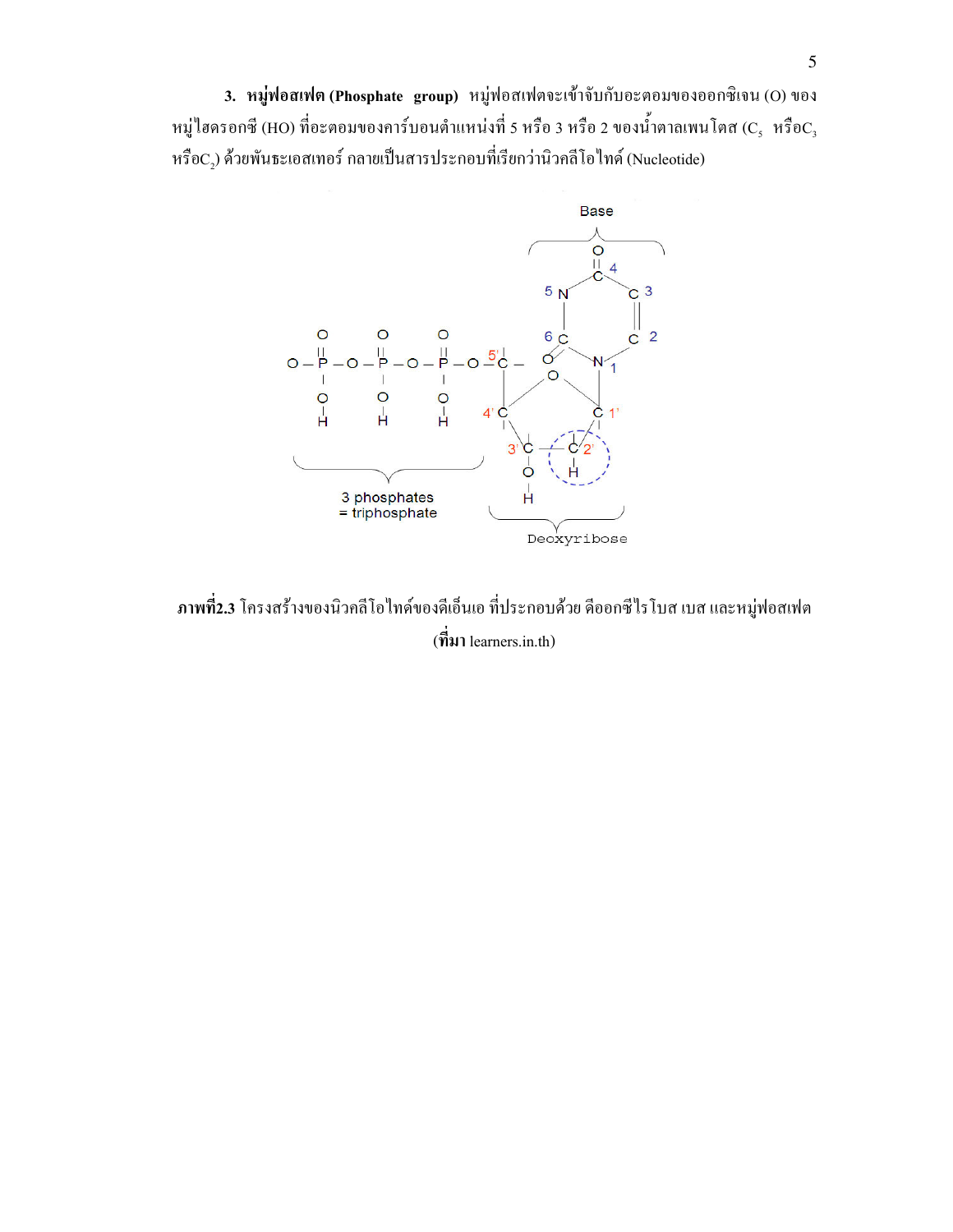### จีโนมมนุษย์ (Human genome)

ในจีโนมหรือดีเอ็นเอทั้งหมดของมนุษย์ ประกอบด้วยลำดับเบส (Base) sequence) ประมาณ 3 พันถ้านถำคับเบส ซึ่งสามารถแบ่งได้เป็น 2 ส่วน ดังนี้

## 1. ดีเอ็นเอส่วนที่เป็นยืน (Gene)

มีประมาณ 20 เปอร์เซ็นต์ของดีเอ็นเอทั้งหมดในมนุษย์ สามารถแบ่งออกได้เป็น 2 ส่วน คือ

1.1 ส่วนที่เป็นรหัสพันธุกรรม (Codon sequence) ซึ่งเป็นดีเอ็นเอที่มีรหัสพันธุกรรม (exon) ที่สามารถลอกรหัสและแปรรหัสเป็นสายโพลีเปปไทด์ได้ โดยส่วนที่เป็นรหัสพันธุกรรมจะน้อยกว่า 10 เปอร์เซนต์ ของส่วนที่เป็นขืน

1.2 ส่วนที่ไม่เป็นระหัส (Non-codon) ซึ่งเป็นส่วนของ intron มีจำนวนมากกว่า 90 เปอร์เซนต์ของส่วนที่เป็นขืน

2. ดีเอ็นเอส่วนที่ไม่ใช่ยืน (Non-gene)

พบว่ามีประมาณ 80 เปอร์เซนต์ ของดีเอ็นเอทั้งหมดในมนุษย์ แบ่งออกได้เป็น 2 ประเภท คือ

2.1 ดีเอ็นเอที่มีเบสซ้ำ (Repetitive DNA) มีประมาณ 20-30 เปอร์เซนต์ของดีเอ็นเอในส่วนที่ ไม่ใช่ขืน ซึ่ง repetitive DNA แบ่งเป็น 2 กลุ่ม คือ

2.1.1 เบสซ์ำต่อเนื่อง (Tandem repeat) กือ เบสซ้ำที่มีลำดับการเรียงตัวของเบสซ้ำต่อกัน เป็นช่วงยาว ได้แก่ Satellite, Minisatellite และ Microsatellite ซึ่งแบ่งตามจำนวนซ้ำและความยาวของ หน่วยซ้ำ ดังนี้ ا المستشفى المستشفى المستشفى المستشفى المستشفى المستشفى المستشفى المستشفى المستشفى المستشفى المستشفى المستشفى Ï

 ${\bf 2.1.1.1}$  Satellite (Highly repetitive DNA) กื้อเบสซ้ำขนาด 1-6 เบส ฟรือเบสซ้ำยาว ขนาดหลายร้อยเบส โดยมีจำนวนซ้ำแต่ละตำแหน่งตั้งแต่ 10 $^{\rm 3}$ -10 $^{\rm 7}$ ครั้ง

2.1.1.2 Minisatellite (Moderately repetitive DNA  $\hat{\pi}$ o Variable number of tandem repeat; VNTR) คือเบสขนาด 9-100 เบส ที่มีจำนวนซ้ำแต่ละตำแหน่งตั้งแต่ 10-1,000 ครั้ง

2.1.1.3 Microsatellite (Simple sequence repeats; SSR หรือ Short tandem repeats; SSTR) คือเบสซ้ำขนาด 1-6 โดยที่มีจำนวนซ้ำในแต่ละตำแหน่งใม่เกิน 100 ครั้ง

2.1.2 เบสซ์ำกระจาย (Interspersad repeats) คือกลุ่มของเบสซ้ำที่พบกระจายอยู่ที่บริเวณ ต่างๆในจีโนม ในลักษณะที่ต่างจากกลุ่มเบสซ้ำแบบต่อเนื่อง คือไม่พบซ้ำกันเป็นช่วงต่อเนื่องแต่จะอยู่ใน ลักษณะเดี๋ยว (Individual unit) กระจายทั่วไปหลายๆแห่งในจีโนม ซึ่งแบ่งใด้เป็น 2 กลุ่มย่อยตามความยาว ของเบสซ้ำ

2.1.2.1 Short interspersed element (SINES) กื่อ เบสกระจายแบบสั้น มีขนาด ประมาณ 130-300เบส

2.1.2.2 Long interspersed element (LENES) กือเบสกระจายแบบสั้น มีขนาดตั้งแต่ 500 เบสขึ้นไป พบประมาณ 1-2 คปอร์เซนต์ ของจีโนม

2.2 ลำดับเบสเฉพาะ มีปริมาณ 70-80 เปอร์เนต์ ของดีเอ็นเอส่วนที่ไม่ใช่ขีน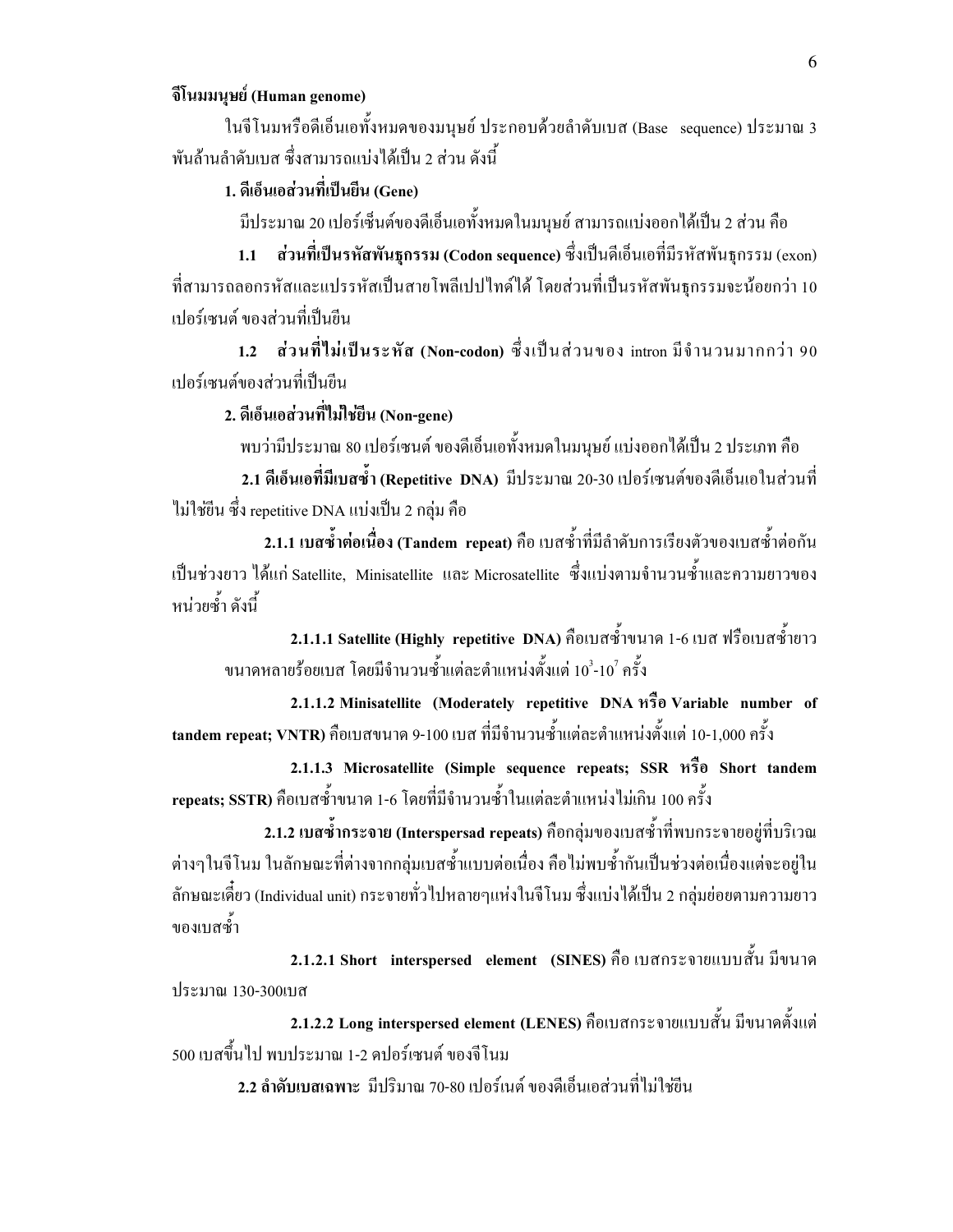#### เทคนิคพี่ซื้อาร์

#### (PCR, Polymerase Chain Reactioin)

เป็นเทคนิคเพิ่มปริมาณสารพันธุกรรมคือดีเอ็นเอ ให้มีปริมาณมากเป็นล้านเท่า ในระยะเวลา อันรวดเร็ว โดยอาศัยหลักการจำลองตัวของสายดีเอี่นเอ (DNA) Replication) เลียนแบบกระบวนการ สังเคราะห์ดีเอ็นเอในสิ่งมีชีวิตตามธรรมชาติ ที่มีการสร้างสายดีเอ็นเอสายใหม่อีกหนึ่งสายจากดีเอ็นเอเดิม

### หลักการ

ใช้หลักการพื้นฐานในการเพิ่มดีเอ็นเอด้วยการจำลองดีเอ็นเอสายใหม่จากสายดีเอ็นเอที่เป็น ต้นแบบหนึ่งสาย ด้วยเอนใซม์ดีเอ็นเอโพลีเมอเรส (DNA polymerase) โดยใช้ดีเอ็นเอเริ่มต้นหรือใพร เมอร์ (Primer) 1 คู่ ทำให้สังเคราะห์ดีเอ็นเอได้คราวละ 2 สายพร้อมกัน ประกอบด้วยปฏิกิริยาสำคัญ 3 ขั้นตอน และหมุนเวียนต่อเนื่องกันไป ภายใต้สภาวะที่เหมาะสมของแต่ละขั้นตอน



ภาพที่ 2.4 หลักการของเทคนิค PCR ( http://www.pseudomonassyringae.org/Outreach/Module\_3\_Home.htm)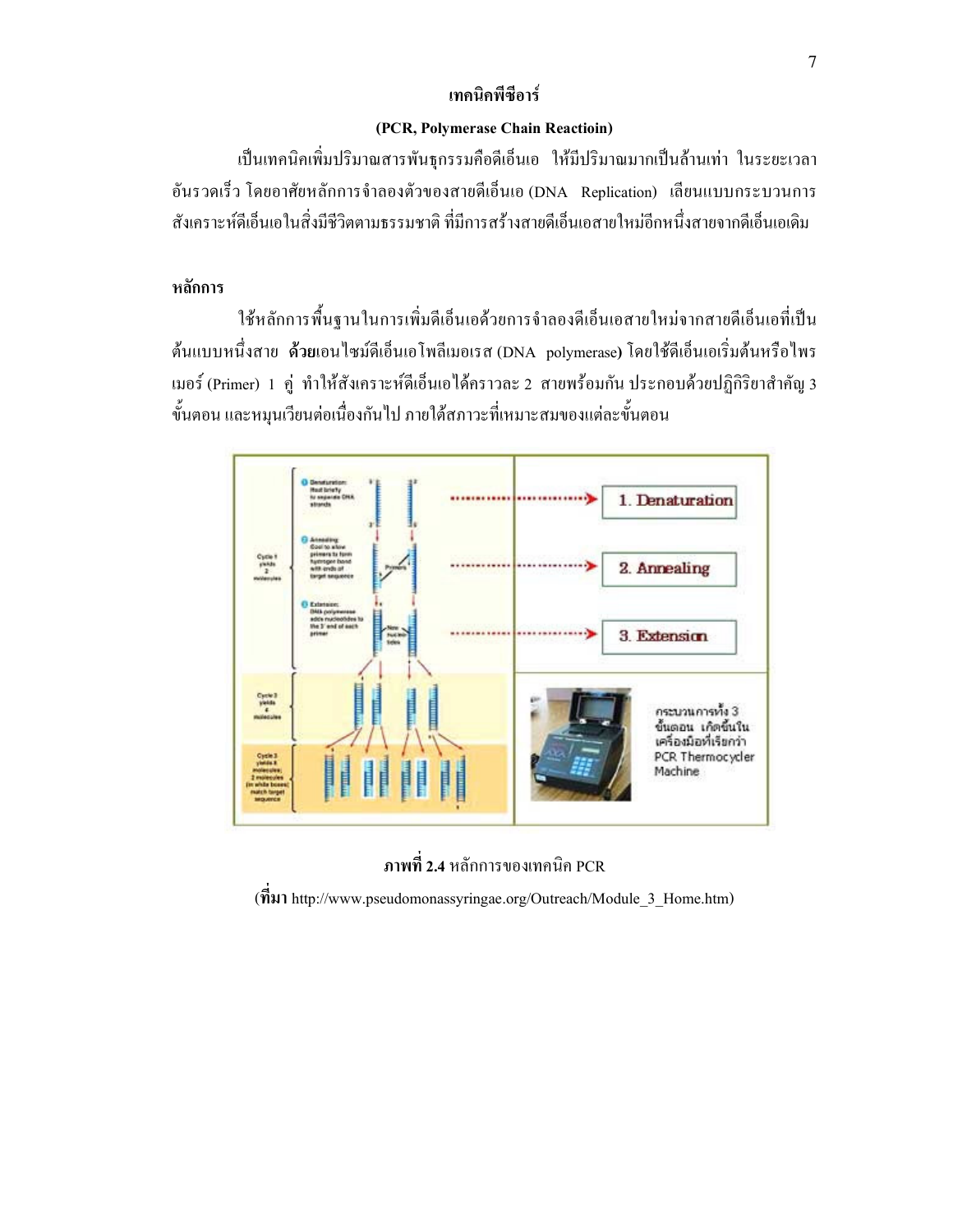ขั้นแรก เรียกว่า Denaturation เป็นการแยกสายดีเอ็นเอที่เป็นต้นแบบจากสภาพที่เป็นเส้นคู่ให้เป็น เส้นเดี่ยวโดยใช้อุณหภูมิในช่วง92-95องศาเซลเซียส

ขั้นที่สอง เรียกว่า Annealing เป็นขั้นตอนที่ลดอุณหภูมิลงอยู่ในช่วง 50-60 องศาเซลเซียส และใช้ ไพรเมอร์ซึ่งเป็นดีเอ็นเอสายสั้น ๆ (ประกอบด้วยนิวกลีโอไทด์จำนวน 17-24 เบส) ที่มีลำดับเบสเป็นเข้าคู่ กับสายดีเอ็นเอที่เป็นต้นแบบจับคู่กัน

ขั้นที่สาม เรียกว่า Extension หรือ Synthesis of new DNA ซึ่งเป็นขั้นตอนการสร้างดีเอ็นเอสาย ใหม่โดยสังเคราะห์ต่อจากส่วนปลายของใพรเมอร์ (ที่ใส่เข้าไปในขั้นที่สอง) ตามข้อมูลบนดีเอ็นเอที่เป็น ต้นแบบแต่ละสายโดยอาศัยการทำงานของเอ็นใซม์ดีเอ็นเอโพลิเมอร์เรส(DNA polymerase) ซึ่งเอนใซม์นี้ ทำงาน ได้ดีที่สุดที่อุณหภูมิ 72-75 องศาเซลเซียส

จากขั้นตอนที่ 1-3 ซึ่งนับเป็นจำนวน 1 รอบ (One cycle) ให้ผลผลิตเป็นดีเอ็นเอสายคู่ที่มีลำดับ เบสเป็นคู่สม (หรือเข้ากัน) กับดีเอ็นเอที่เป็นต้นแบบ เพิ่มขึ้นเป็นสองเท่า และเมื่อจัดให้เกิดปฏิกิริยาลูกโซ่ จากขั้นที่ 1 ถึง 3 หมุนเวียน ไปอีกหลาย ๆ รอบ จะเพิ่มปริมาณคีเอ็นเอ ได้จำนวนมาก ประมาณว่าปฏิกิริยา 30 - 40 รอบ สามารถเพิ่มปริมาณสารดีเอ็นเอได้ไม่น้อยกว่าพันล้านเท่า ดังนั้น แม้ตัวอย่างที่นำมาศึกษามี ปริมาณสารพันธุกรรมน้อยมาก เราก็ใช้เทคนิคพีซีอาร์เพิ่มจำนวนใด้หลายเท่าทวีคูณ



ภาพที่ 2.5 การเพิ่มจำนวนดีเอ็นเอในปฏิกิริยาPCR  $(\vec{\hat{n}}$ 31 http://nobelprize.org/nobel\_prizes/chemistry/laureates/1993/illpres/pcr.html )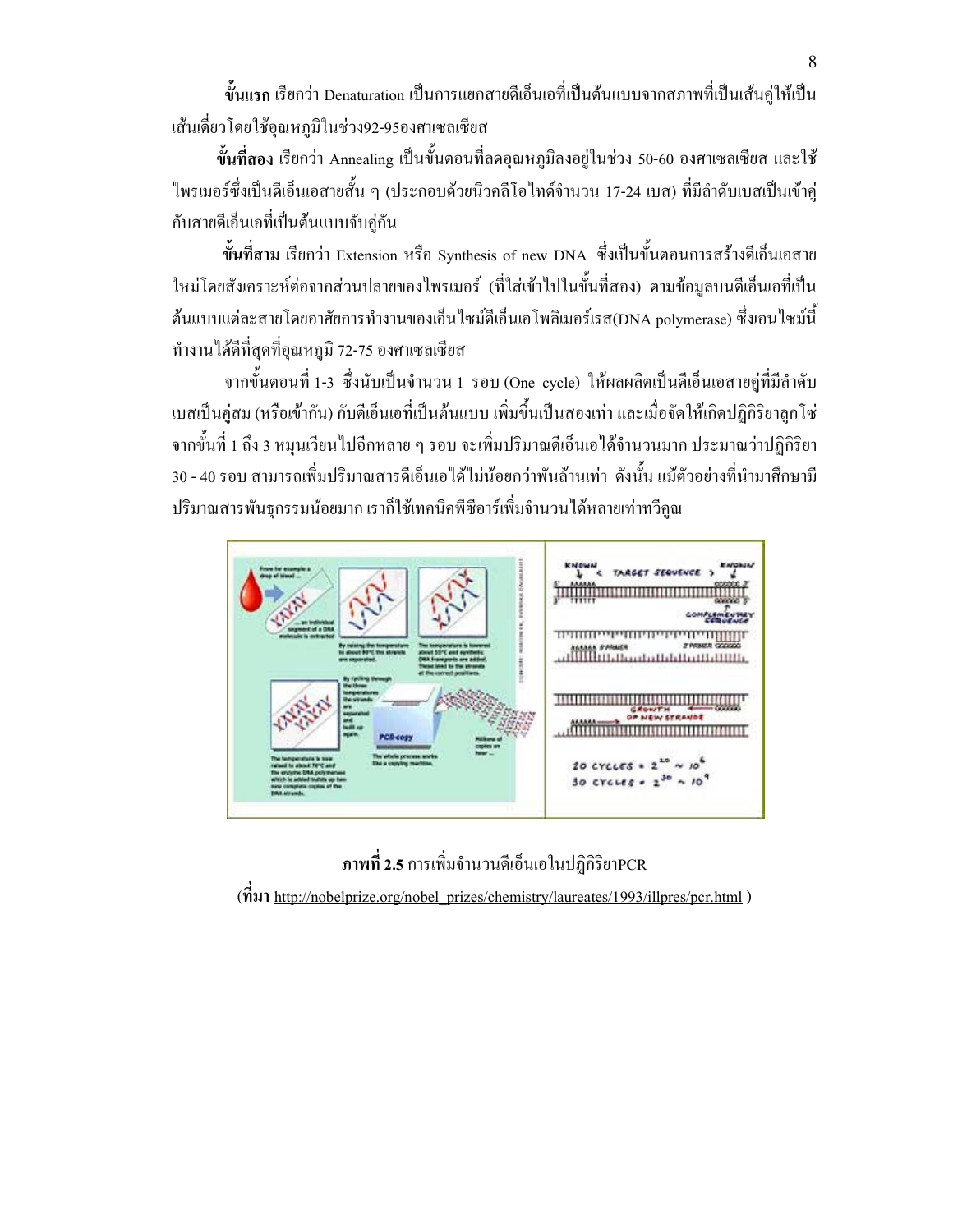## เครื่องเพิ่มปริมาณดีเอ็นเอ (PCR machine)

เครื่อง Thermal cycler หรือ PCR machine เป็นเครื่องที่จำเป็นในการทำ PCR ซึ่งเครื่องนี้มีอยู่  $\ddot{\phantom{a}}$ หลายแบบ และหลายระบบขึ้นกับการออกแบบและการคิดค้นของบริษัท ผู้ผลิต ข้อสำคัญคือต้องสามารถ ปรับเปลี่ยนอุณหภูมิใด้เป็นขั้นตอน ตามที่ตั้งไว้และทำงานหมุนเวียนกันหลาย ๆ รอบได้ตั้งโปรแกรมการ ทำงานได้และการเปลี่ยนแปลงอุณหภูมิ ในแต่ละขั้นตอนใช้ระยะเวลาไม่นานนักระยะเวลาที่ใช้แต่ละขั้น กืือ denaturing annealing และ extension อยู่ในช่วง 15 วินาที ถึง 10 นาที ดังนั้นการเพิ่มปริมาณคีเอ็นเอ โดยวิธี PCR 25-40 รอบ จะใช้เวลาประมาณ 1.5-5 ชั่วโมง



67 2.6 !@ Thermal cycler B! PCR machine  $(\vec{\hat{\eta}})$  http://www.molecularstation.com)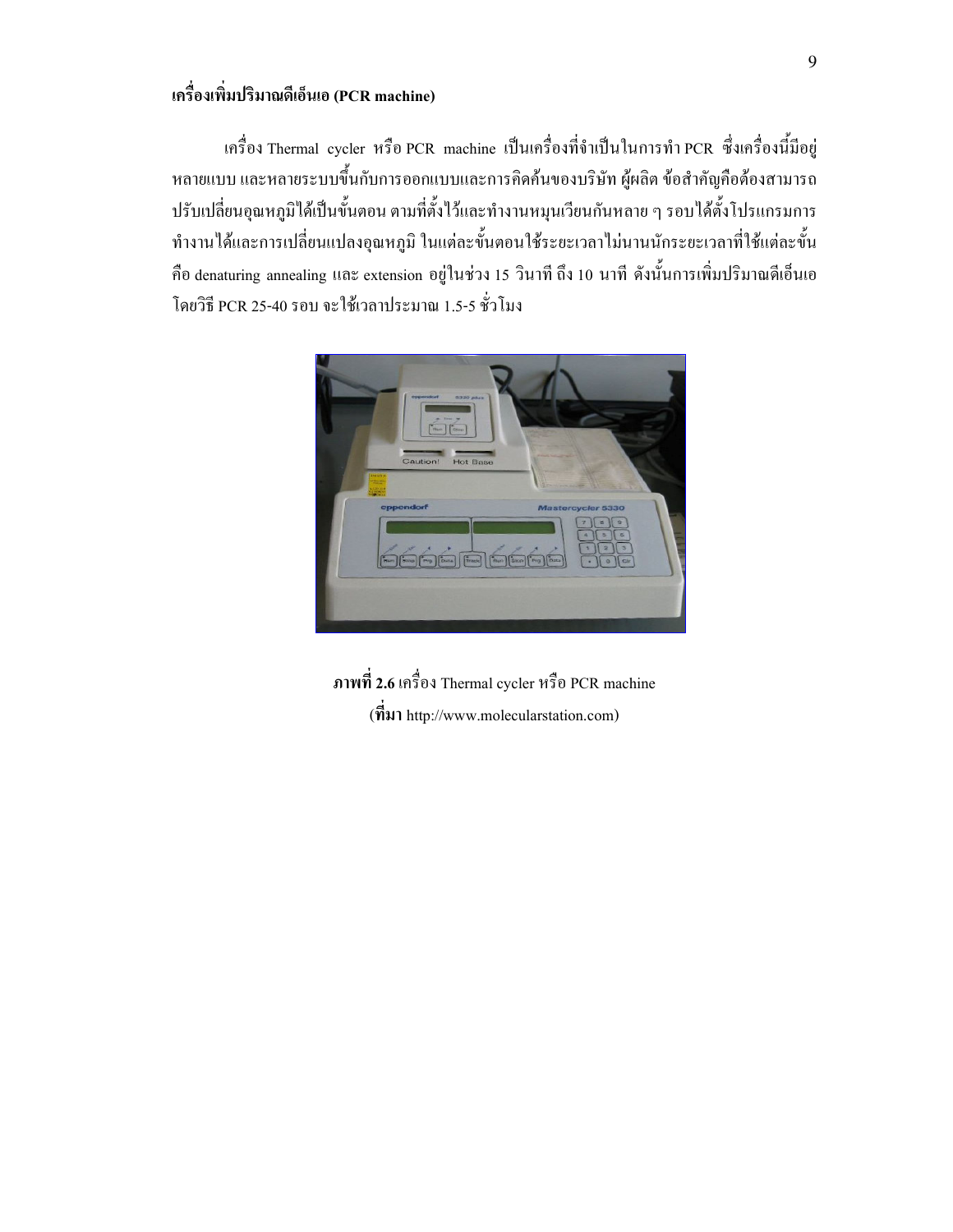### อะกาโรสเจลอิเล็กโตรโฟริสิส (Agarose gel electrophoresis)

ดีเอ็นเอที่เกิดจากเทคนิคPCRในหลอดทลอง มองไม่เห็นด้วยตาเปล่า ดังนั้นเพื่อตรวจหาดีเอ็นเอ ผลผลิต ต้องนำตัวอย่างที่ทำพีซีอาร์มแยกหาดีเอ็นเอโคยใช้เทคนิคที่เรียกว่า อะกาโรสเจลอิเล็กโตรโฟริ สิส (Agarose gel electrophoresis) ซึ่งเป็นการแยกดีเอ็นเอด้วยกระแส ใฟฟ้าบนแผ่นวุ้น (Agarose gel) โดย ระยะทางที่ดีเอ็นเอเคลื่อนที่ไปได้ขึ้นกับขนาคของดีเอ็นเอและกระแสไฟฟ้าที่ใช้ ดีเอ็นเอที่แยกโคยวิธีนี้ มองเห็น ได้เมื่อย้อมด้วยสีพิเศษ ซึ่งเรืองแสงภายใต้แสงอุลตร้าไวโอเลต



ภาพที่ 2.7 การวิเคราะห์ดีเอ็นเอด้วยวิธี อะกาโรสเจลอิเล็กโตรโฟริสิส (Agarose gel electrophoresis)  $(\vec{\hat{\eta}})$  http://www.griffith.edu.au/centre/grc/general/volunteers\_myBlood3.html)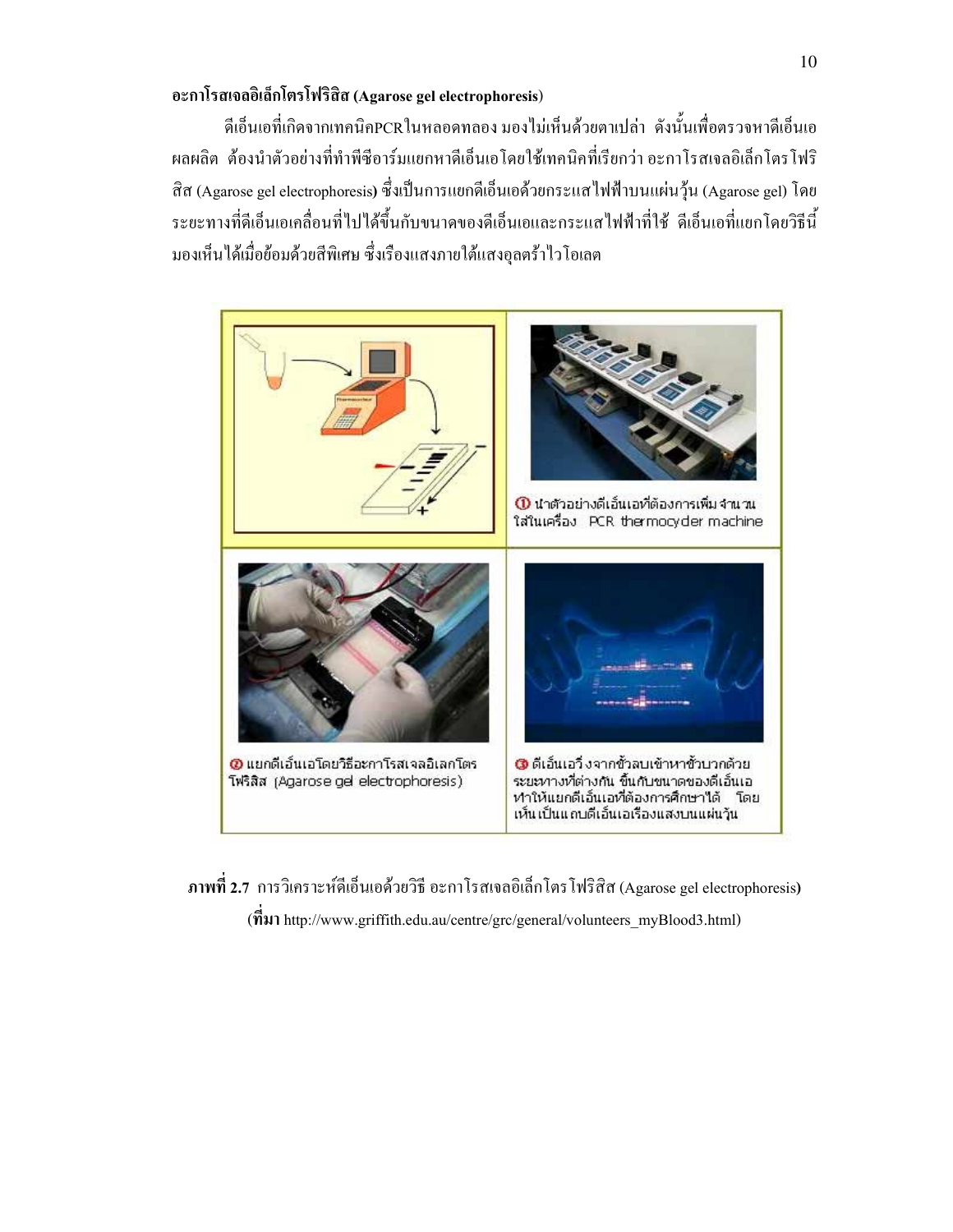# เส้นผม/เส้นขน กับ กระบวนการนิติวิทยาศาสตร์ (Hair and Forensic Science)

เส้นผมและเส้นขนเป็นพยานหลักฐานที่พบอยู่เสมอในอาชญากรรมที่มีการสัมผัสทางร่างกายกัน เช่นฆาตกรรม ข่มขืน ทำร้ายร่างกาย อุบัติเหตุจราจร ฯลฯ เส้นผมหรือเส้นขนอาจพบอยู่ในสถานที่เกิดเหตุ ตามร่างกายของผู้เสียหาย หรือผู้ต้องสงสัย ติดอยู่ที่อาวุธ เครื่องมือ ยานพาหนะ หรือตามเสื้อผ้าเครื่องแต่ งกาย คดีความผิดทางเพศ โดยเฉพาะในกรณีที่มีการข่มขื่นกระทำชำเรา ผู้ตรวจจะต้องนึกถึงวัตถุพยานที่ เป็นเส้นขน บริเวณอวัยวะเพศด้วยเสมอนอกเหนือจากคราบอสุจิ เพราะมักพบหลุดร่วงตกหล่นอยู่ใน บริเวณที่เกิดเหตุแม้กระทั่งตกหล่นอยู่ตามร่างกาย หรือภายในช่องกลอด และทวารหนักของผู้เสียหายหรือ ผู้ตาย ด้วยวัตถุพยานประเภทนี้มีความคงทนต่อสภาพแวดล้อม และมีความสำคัญอย่างมากในการ พิสูจน์  $\ddot{\phantom{a}}$ หาผู้เป็นเจ้าของ ไม่ว่าจะ เป็นการตรวจเปรียบเทียบลักษณะทางกายภาพเพื่อให้ทราบว่าเป็นเส้น-ผม เส้น ขนของบุคคลใด ซึ่งการตรวจลักษณะทางกายภาพของเส้นผม/เส้นขนนั้น ต้องกระทำโดยผู้ที่มีความ ชำนาญ และมีประสบการณ์สูงเท่านั้น

นอกจากนี้หากพบว่ามีรากผมสามารถนำมาตรวจหาเพศว่าเป็นชายหรือหญิงตรวจหาหมู่เลือด อีก ֖֖֪֪֪ׅ֖֪֪ׅ֚֚֚֚֚֚֚֚֡֝֝֝֝֝֝֬֝֬֝֬֝֬֝֬֝֬֝֟**֟** ทั้งตรวจหาลักษณะทางพันธุกรรม ( $\mathbf{DNA}$ ) เพื่อการยืนยันตัวบุคคล และในกรณีที่ไม่มีรากผม/รากขน ติดมาด้วย ก็สามารถนำมาตรวจหาสารพันธุกรรมจาก mitochondrial DNA ที่มีอยู่ในเส้นผม/เส้นขน ได้เส้ นขนในแต่ละส่วนของร่างกายคนเรามีหลายแบบ ไม่เหมือนกันคนเรามีขนหลายชนิด ภาษาไทยเรียกขน บนศีรษะว่า ผม แต่ขนที่อื่นเรียกว่า ขน ส่วนภาษาอังกฤษเรียกว่า Hair หมดทุกที่ แบ่งออกเป็น 3 ลักษณะ กือ

1.ขนเทอร์มินัล (Terminal hair) เป็นขนที่มีเส้นหนาบนศีรษะ ขนชนิดนี้นอกจากพบที่ศีรษะแล้ ֚֚֡<br>֧֚֝<br>֧֚֚֝ วอาจจะพบได้ที่ หัวเหน่า รักแร้ หน้าอก หากขาดหายไปจะทำให้เกิดภาวะผมบาง หรือหัวล้านนั่นเอง

2. ขนเวลลัส (Vellus hair) เป็นขนอ่อนที่มักพบตามหน้า ตามลำตัว ที่แขนขาของเด็ก และผู้หญิง

3.ขนลานูโก (Lanugo hair) เป็นขนอุยที่พบตามตัวทารก มักใม่มีสี แม้ว่าขนอุยนี้จะใม่มีประโย ֖֖֖֖֖֖֖֖֖֖ׅ֖ׅ֖ׅ֖ׅ֖֧֪֪ׅ֦֧֪֪֪֪֦֧֦֧֪֪֪֪֪֪֪֪֦֧֦֧֧֦֧֪֪֪֪֪֪֪֪֪֪֪֪֪֪֪֪֪֪֪֪֪֪֪֪֪֪֪֪֪֪֪֪֪֪֚֚֚֚֚֚֚֚֚֚֚֚֚֚֚֚֚֚֚֚֡֬֝֝֝֝֝֬֞ ชน์อะไรมากนัก แต่เป็นต้นตอที่จะเจริญพัฒนาไปเป็นขนเทอร์มินัลหรือขนเวลลัสได้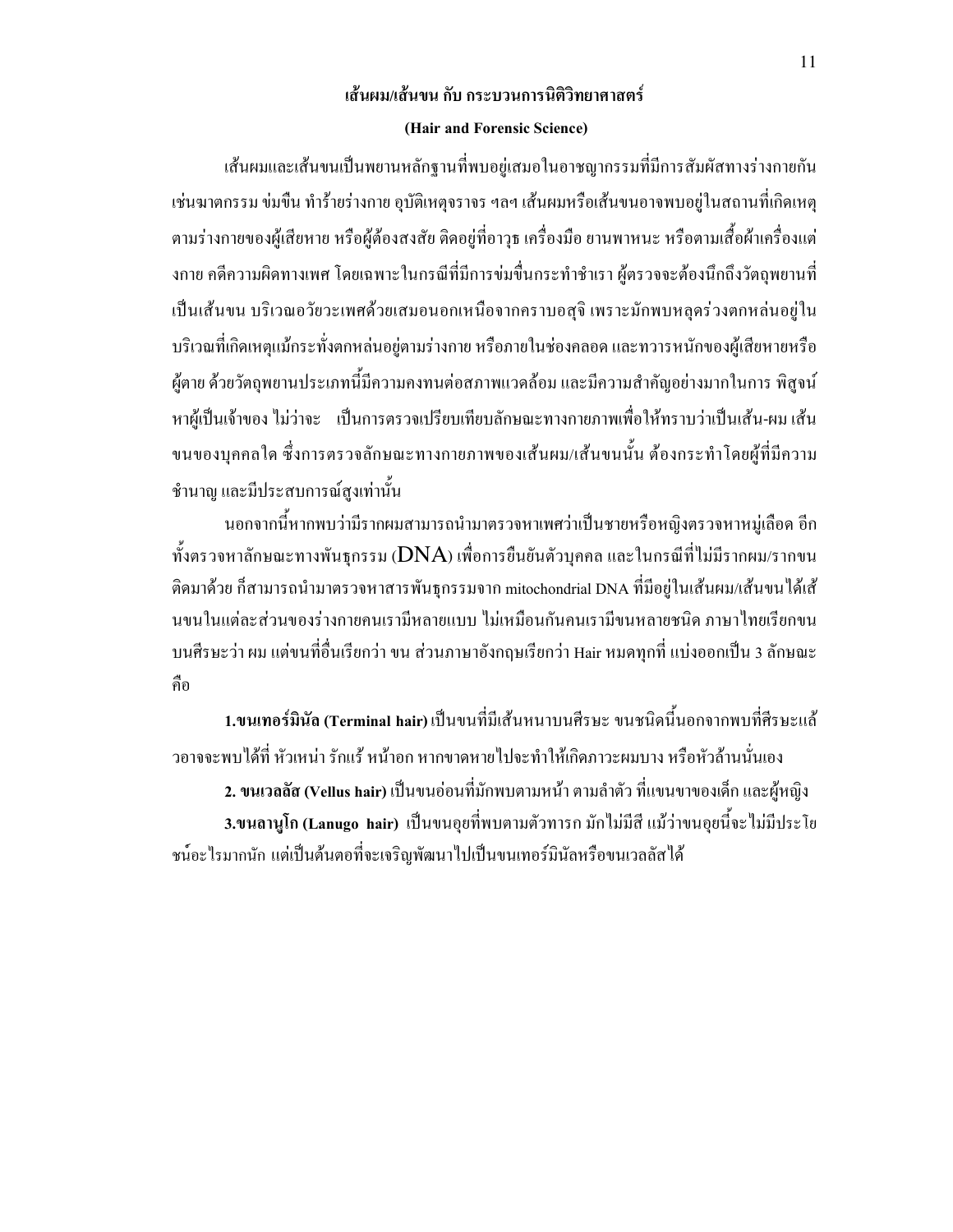### ด้กษณะของเส้นผมมนุษย์

เส้นผมของมนุษย์เป็นส่วนของระบบผิวหนังเจริญจากHair Follicle ที่ฝังในผิวหนังเมื่อเจริญงอก ออกมาพ้นผิวหนัง มีอัตราการเจริญวันละ 0.2 - 0.5 มิลลิเมตรแบ่ง ออกเป็น 3 ส่วนคือ 1. ราก (Root) เป็ นส่วนที่ฝังอยู่ในส่วนของผิวหนัง 2. เส้นผม (Shaft) 3. ส่วนปลาย (Tip) ปกติจะแหลมนอกจากจะมีการ ตัดหรือถ้ามีการแปรงผมบ่อยๆ ส่วนปลายจะแตกเป็นเส้นเล็ก

### ีวัตถุประสงค์ในการตรวจพิสูจน์เส้นผมเส้นขน

- 1.เป็นเส้นผมเส้นขนหรือไม่
- 2.เป็นเส้นผมเส้นขนมนุษย์หรือสัตว์
- 3.เป็นเส้นผมเส้นขนของบุคคลใด

### ประโยชน์ของเส้นผมเส้นขนต่อการสืบสวนสอบสวน

- 1. เชื่อมโยงผู้ต้องสงสัยกับสถานที่เกิดเหตุ
- 2. เชื่อมโยงผู้ต้องสงสัยกับอาวุธ
- 3. สนับสนุนคำให้การของพยาน
- 4. บอกถึงเส้นทางของคนร้ายในการเข้าและออกจากสถานที่เกิดเหตุ
- 5. สามารถพบได้ที่บริเวณหรือตามสิ่งต่างๆ ที่เกี่ยวข้องกับกดี เช่น ผู้ตาย สถานที่เกิดเหตุ อาวุธ เกรื่องมือ ยานพาหนะ เสื้อผ้า และผู้ต้องสงสัย

# ประโยชน์ที่ได้จากการตรวจเส้นผมเส้นขน

- 1. ทราบ Species คนหรือสัตว์
- 2. ทราบเชื้อชาติ Caucasoid , Negroid , หรือ Mongoloid เช่น

คนเอเชีย อินเดียแดง (Mongolian hair) เส้นผมจะมีเม็ดสีมากพอสมควรกระจายสม่ำเสมอ เส้น ผมมักจะตรงและมีสีดำ cross section จะกลม medulla มักอยู่กลาง





รูปที่ 2.8 Cross-section of Mongoloid Hair 5ปที่ 2.9 Mongoloid Head Hair

 $\left( \vec{n}$   $\mu$  http://mathildasanthropologyblog.wordpress.com/2008/07/03/racial-differences-in-scalp-hair/)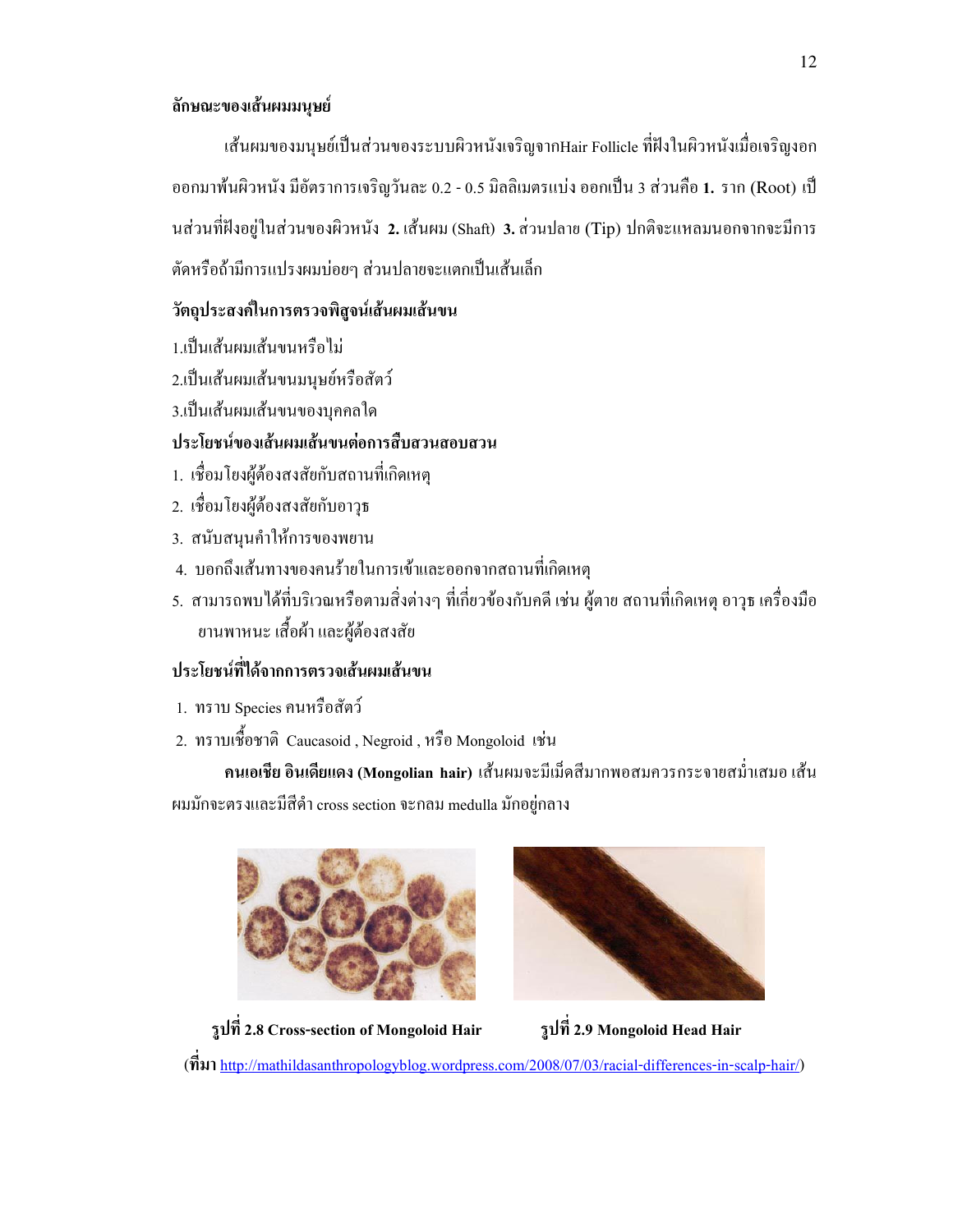คนผิวขาว (Caucasian hair) เส้นผมแตกต่างกันทั้งขนาด ความหยาบ ความหงิกงอของเส้น ผม และความเข้มของสี cross section กลมหรือรีเล็กน้อย medulla จะอยู่หรือ ไม่อยู่ตรงกลางก็ได้ผม บรอนซ์ แดง หรือดำ เม็ดสีจะกล้ำ ถ้าผมสีอ่อน เม็ดสีเป็นสีส้มแดง เม็ดละเอียดหรือหยาบกระจายสม่ำเสมอ





รูปที่ 2.10 Cross-section of Caucasian Hair 5 หนัง 2.11 Caucasian Head Hair

( http://mathildasanthropologyblog.wordpress.com/2008/07/03/racial-differences-in-scalp-hair/)

คนผิวดำ (Negroid hair) เส้นผมจะหยิกมาก สีดำ cross section รีเล็กน้อย medulla จะเบี้ยว ไป เล็กน้อย ไม่อยู่ตรงกลาง เม็ดสีมีสีเข้มและติดกันเป็นกลุ่ม



รูปที่ 2.12 Cross-section of Negroid Hair 511 กิ 2.13 Negroid Head Hair



 $(\vec{\eta}$ <sup>3</sup> http://mathildasanthropologyblog.wordpress.com/2008/07/03/racial-differences-in-scalp-hair/)

- 3. ทราบอายุ
- วัยเด็กเด็กแรกเกิดเส้นผมจะอ่อนนุ่ม ละเอียด ไม่มีเม็ดสี ไม่มี medulla เมื่อเด็ก เจริญเติบโตขึ้นขนาดของ เส้น ผมจะใหญ่ขึ้น เม็ดสีจะเพิ่มมากขึ้นและค่อยๆสร้าง medulla
- วัยหนุ่มสาว ขาดของเส้นผมใหญ่เต็มที่ มักจะมี medulla มีเม็ดสีมาก
- อายุ 40 ปีขึ้นไป เส้นผมจะเริ่มเปลี่ยนเป็นเทาและขาว ซึ่งจะไม่มีเม็คสีเลย
- 4. ทราบเพศ ลักษณะทั่วไปเส้นผมของผู้ชายมักจะสั้นและหยาบกระด้างกว่าผู้หญิงหรืออาจตรวจยืนยันได้ โดยดู sex chromatin
- 5. ตำแหน่งที่อยู่บนร่างกาย ศีรษะ คอ หน้าอก อวัยวะเพศ เป็นต้น
- 6. การบำรุงรักษา การย้อม ดัดหรือขืดเส้นผม การเคลือบสารบางตัว ฯลฯ
- 7. ลักษณะของการหลุดร่วง ถูกดึงเองตามธรรมชาติ ถูกตัด ในข้อนี้เป็นสิ่งที่ผู้ตรวจสามารถพิจารณาได้ ĺ เองในสถานที่เกิดเหตุ จากการสังเกตดังนี้

- เส้นผมที่ถูกดึงหลุดออกมา จะมีส่วนของรากผมติดออกมาด้วย ซึ่งในส่วนของรากผมนี้สามารถใช้ใน  $\ddot{\phantom{a}}$ การตรวจหาเพศ หมู่เลือดได้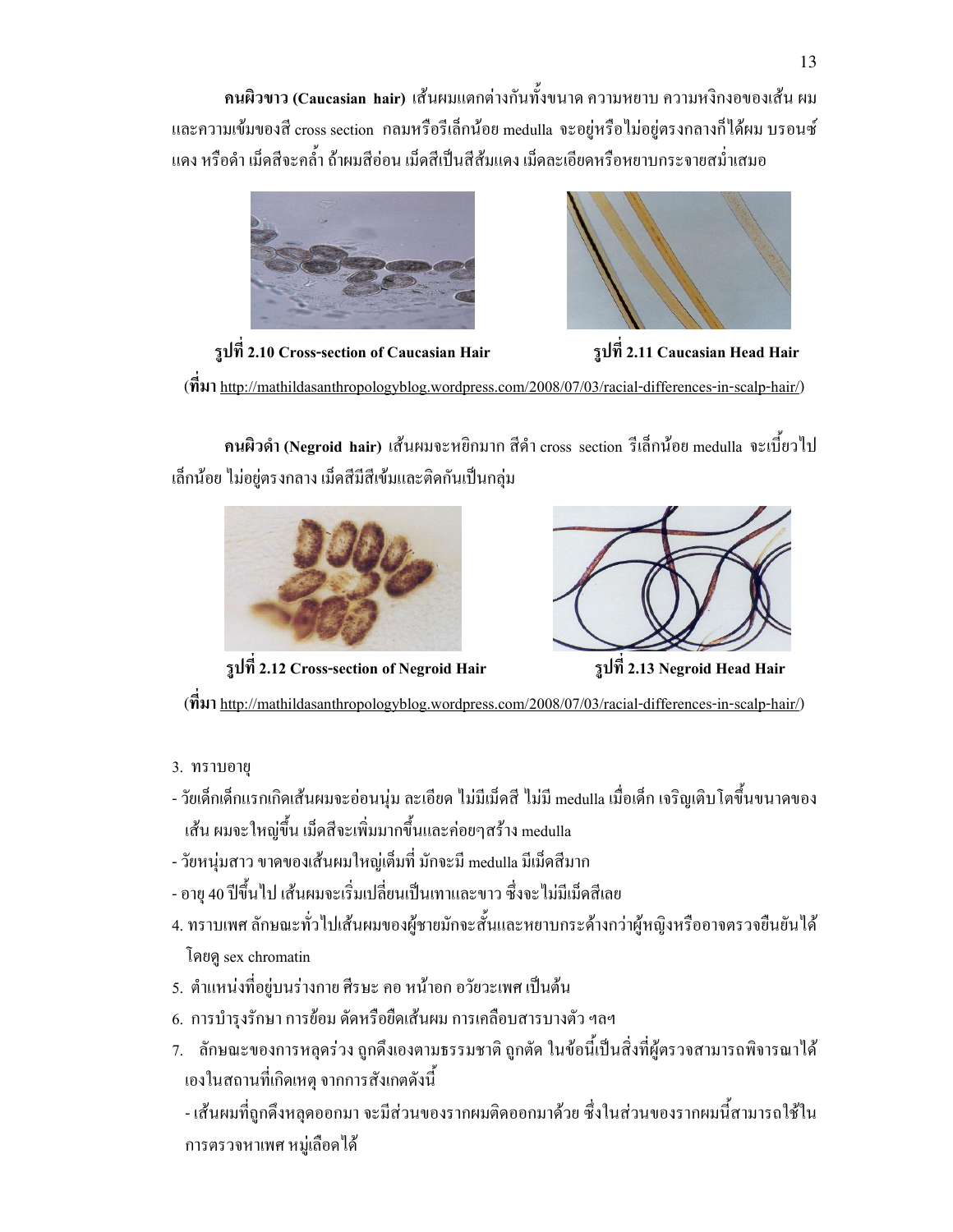- เส้นผมที่หลุดร่วงตามธรรมชาติ จะไม่มีส่วนรากผมให้เห็น เนื่องจากรากผมฝ่อไป การตรวจพบเส้น-ผมจำนวนมากในสถานที่เกิดเหตุ ที่มีลักษณะการหลุดร่วงมาจากการถูกดึงนั้น ก็อาจหมายถึงว่ามีการต่อ สู้กันในที่เกิดเหตุ หรือถ้าเป็นกรณีของการข่มขืน ก็อาจแสดงถึงการใม่ยินยอมพร้อมใจได้ นอกจากนี้การ ֖֖֖֖֖֖֪֪ׅ֦֪֪֦֪֪֦֖֧֪֪֪֦֖֧֪֪֪֦֖֧֦֧֖֧֖֧֪֪֪֪֪֪֪֪֦֧֦֧֦֧֦֧֦֧֦֧֚֚֚֚֚֚֚֚֚֚֚֚֚֚֡֬֝֝֟֝֝֬֝֟֝֟֝֝֬֞֞֝֬֞֞֝ ที่พบเส้นผมตกอยู่จำนวนมากในบริเวณใด กียังอาจแสดงว่าบริเวณนั้นเป็นตำแหน่งจริงที่เกิดเหตุหรือ บริเวณที่มีการต่อสู้กัน

### วิธีการเก็บเส้นผมหรือเส้นขน

1. ใช้ใฟฉายส่องทำมุมเฉียงกับพื้น เพื่อตรวจหาเส้นผมหรือเส้นขนบนพื้นผิวในสถานที่เกิดเหตุ

2. ใช้ปากคีบคีบเส้นผมหรือเส้นขนขึ้นมาอย่างระมัคระวัง อย่าให้เส้นผมหรือเส้นขนแตกหรือหัก

3. บรรจุในซองกระดาษ หรือกระดาษพับปิดผนึกให้สนิท ระบุรายละเอียดให้เรียบร้อย (ห้ามใส่ในถุงหรือ ซองพลาสติก)

## ึการตรวจหาเอกลักษณ์จากเส้นผม/เส้นขน(ของมนุษย์)

# 1. ตรวจลักษณะทั่วไป

-เส้นผมเส้นขนจะมีลักษณะภายนอกเป็นเนื้อเดียวกันไม่เป็นขุยหรือประกอบด้วยเส้นใยเล็กๆมารวมกัน เหมือนกับเส้นใยอื่นๆ

- มีความคงทน เมื่อนำมาแช่นน้ำจะ ไม่เปื่อยขาดง่าย

# 2. ตรวจภายใต้กล้องจุลทรรศน์

- เส้นผมเส้นขนที่ไม่ถูกตัดขาดมาก่อนส่วนปลาย จะมีลักษณะเรียวแหลมหรือปลายอาจแตกออกเป็ นเส้นเล็กๆ ส่วนผมตัดปลายจะมีขนาดใกล้เคียงกับโคน

- เส้นผมเส้นขนที่หลุดร่วงออกมาเองส่วนปลายที่เป็นรากจะมีลักษณะเป็นกระเปาะเล็กๆ

- ผิวส่วนนอกที่เรียกลายของเปลือกหุ้ม (cuticular scale)จะมีลักษณะเฉพาะคล้ายเกล็ดปลาเรียงซ้อนกัน

- ส่วนเนื้อของเส้นผมจะประกอบด้วย 2 ส่วนใหญ่ๆกือ ส่วน cortex จะโปร่งใสส่วนแกนกลาง (medulla) จะทึบแสง

### 3.การตรวจเปรียบเทียบเส้นผม/เส้นขน

### วัสดุอุปกรณ์

| - กล้องจุลทรรศน์         | - ผงซักฟอก หรือน้ำยาล้างจ้าน |
|--------------------------|------------------------------|
| - แว่นขยาย               | - แอลกอฮอล์                  |
| - กระจกสไลด์แบบแผ่นเรียบ | - ใฮโครเจนเปอร์ออกไซด์       |
| - ถาดแก้ว หรือถาดสแตนเลส | - เทปกาวใส                   |
| - ปากกีบ                 | - ปากกาเขียนแก้ว             |
| - กรรไกร                 | - แบบบันทึกรายละเอียด        |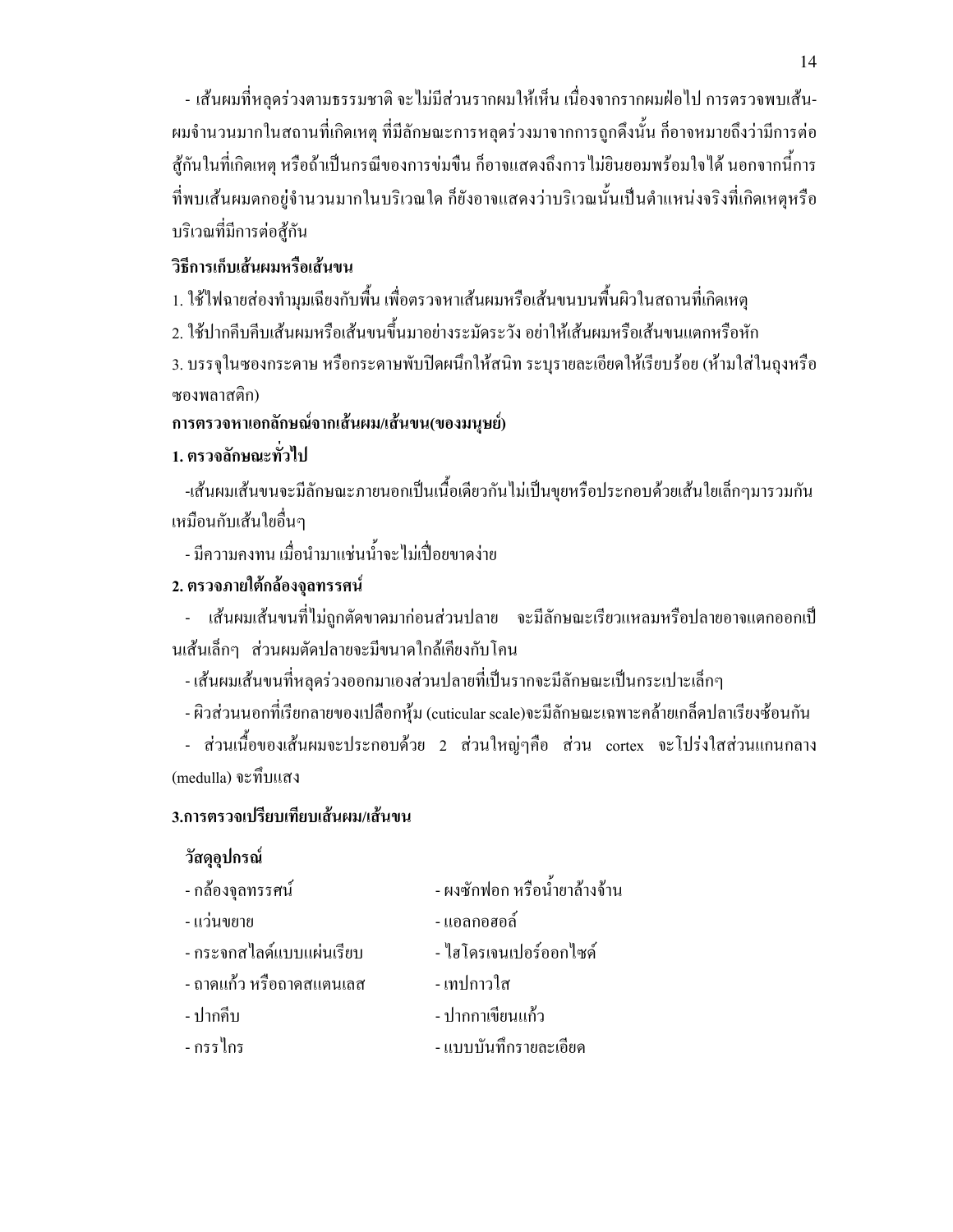### ขั้นตอนการตรวจแบ่งออกเป็น 2 ขั้นตอน

#### 1. การตรวจลักษณะภายนอก

เป็นการตรวจลักษณะโดยสังเกตด้วยตาเปล่า หรือแว่นขยาย ได้แก่ ความยาว สีธรรมชาติ หรือถูก ข้อมกวามโค้งงอ ความหยิกงอของลำเส้น ความหยาบ ความอ่อนนุ่ม หลุดร่วงเองหรือถูกดึงออกมีปลาย หรือมีรากหรือไม่แบบใด ร่องรอยการบุบสลาย เช่น ถูกตัดหรือถูกบด ความสะอาดและสิ่งแปลกปลอมที่ ติดอยู่กับเส้นผมเช่น คราบเลือดเศษผงน้ำมันฯลฯ โดยจะต้องบันทึกรายละเอียดต่างๆ ของเส้นผมเส้นขน แต่ละเส้นไว้ก่อนเสมอ

### 2. การตรวจลักษณะภายใน

หลังจากตรวจและบันทึกรายละเอียดดังที่กล่าวมาแล้ว จะเป็นการตรวจลักษณะภายในของเส้นผม โดยละเอียดภายใต้กล้องจุลทรรศน์ ใด้แก่ ปลาย ราก เปลือกชั้นนอก (Cuticle) ชั้นกลาง(Cortex) และ แกนใน (Medulla)

### การเตรียมตัวอย่างตรวจ

โดยนำเส้นผมที่ด้องการตรวจเปรียบเทียบแยกใส่ระหว่างกลางของกระจกสไลด์ 2 แผ่นที่วางปะกบ กันปิด ทับหัว - ท้ายด้วยเทปใส เพื่อไม่ให้กระจกสไลด์หลุดออกจากกัน ทำเครื่องหมาย หรือเขียนด้วย ปากกาเขียนแก้ว

ว่าเป็นของกลางใด เพื่อการจดจำและไม่ให้ปะปนกันต่างๆ แล้วนำไปดูภายใต้กล้องจุลทรรศน์บันทึก รายละเอียดต่างๆ แล้วนำไปดูภายใต้กล้องจุลทรรศน์  $\ddot{\phantom{a}}$ 

หากพบว่าเส้นผมเส้นขนมีสิ่งสกปรกติดอยู่มากหรือผ่านการย้อมสี ให้ผู้ตรวจบันทึกไว้ เพื่อประ-โยชน์ในการตรวจเปรียบเทียบกับตัวอย่างเส้นอื่น หลังจากนั้น อาจต้องนำตัวอย่างตรวจออกมาทำความ สะอาคค้วยผงซักฟอกน้ำยาล้างจานแอลกอฮอร์ หรือแช่ในไฮโครเจนเปอร์ออกใซค์ เพื่อทำให้สะอาคและ สามารถตรวจดูลักษณะภายในได้ชัดเจนยิ่งขึ้น แต่ต้องกระทำอย่างระมัดระวัง โดยเฉพาะเส้นที่มีรากติดอยู่ ด้วย เพราะอาจทำให้เซลล์รากผมหรือเนื้อเยื่อที่ติดอยู่หลุดหายหรือถูก ทำลายไป ซึ่งจะมีผลต่อการ ตรวจหา DNA สำหรับการตรวจขื่นยันอีกครั้งในภายหลัง

### ้ขั้นตอนการตรวจมีดังนี้

1. ตรวจลักษณะปลาย เพื่อทราบลักษณะว่าเป็นปลายเรียวแหลม ปลายแตก หรือปลายตัด และเป็น ปลายตัดในลักษณะใด เช่น ตัดตรง ตัดเฉียง รวมถึงลักษณะการแตกหักที่อาจพบว่ามีลักษณะเป็นแบบใด

2. ตรวจราก เพื่อให้ทราบลักษณะรากของเส้นผมเส้นขนแต่ละเส้นว่าเป็นแบบใด จะได้ทราบว่าเกิด จากการดึงให้หลุดหรือหลุดร่วงออกเองซึ่งการตรวจนี้จะมีประโยชน์ในการพิจารณานำไปตรวจหาสาร  $\ddot{\phantom{a}}$ พันธุกรรม (DNA) ต่อไป

3. ตรวจลักษณะลายเปลือกนอก (Scale Pattern) ของเส้นผมหรือเส้นขน จะต้องเป็นแบบ Irregular annular เท่านั้น

4. ตรวจวัดขนาดความกว้างของชั้น cortex และ medulla

5. ตรวจลักษณะการกระจายความหนาแน่นและสีของ pigment ในชั้น cortex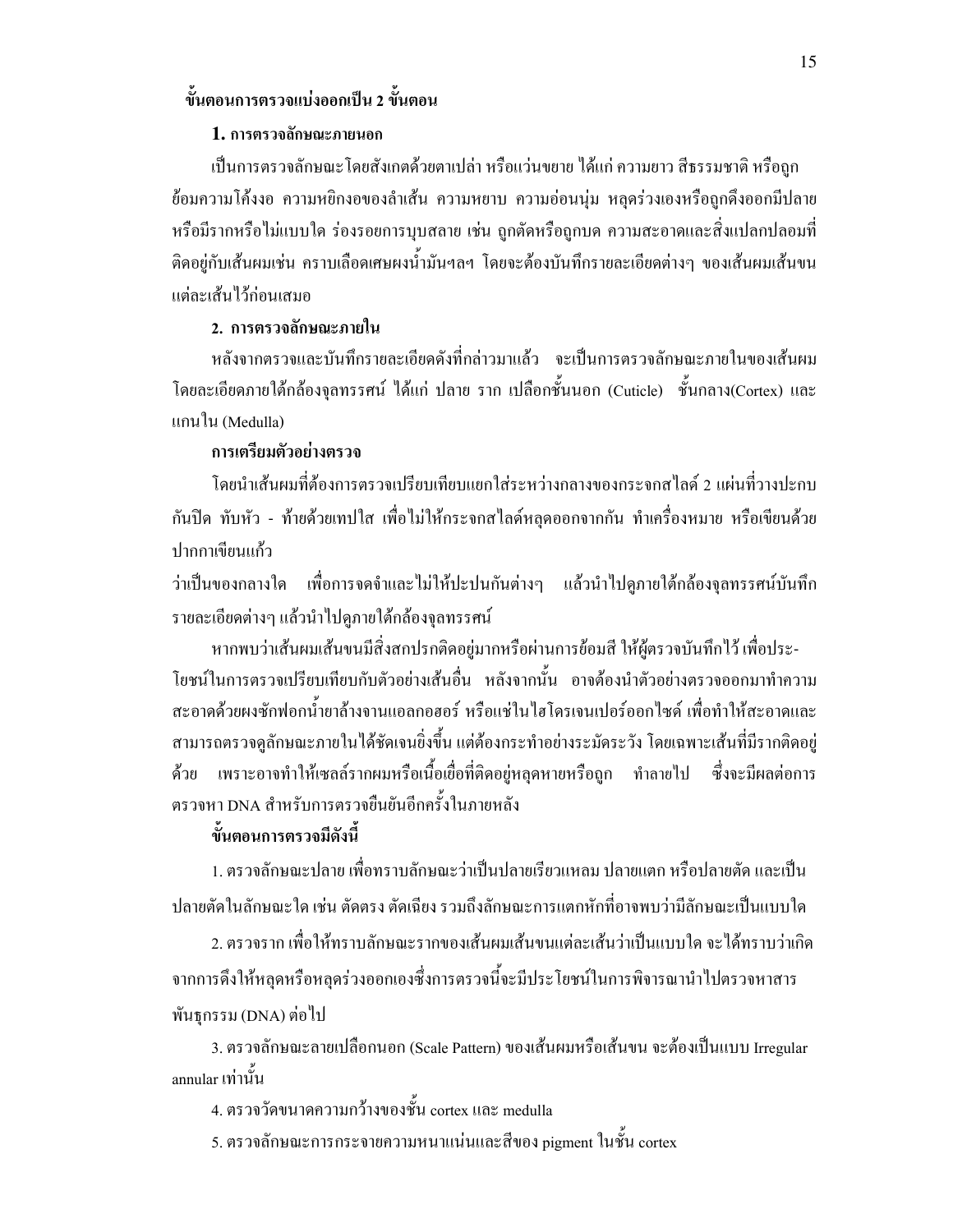6.ตรวจลักษณะและรูปแบบของ medulla ว่าเป็นแบบใด เช่น Fragmentary Discontinuous หรือ Continuous รวมถึงลักษณะความหนาแน่นของ medulla ในแต่ละเส้น

7.ตรวจลักษณะเกล็ด (Scale) และขอบของเส้นว่ามีลักษณะแบบใด

8. ตรวจลักษณะพิเศษต่างๆ เช่น รูปร่างเป็นคล้ายลูกประคำ (Monilethrix) หรือเป็นปล้อง (Trichoresis invagination)

การตรวจลักษณะภายนอก และภายในดังที่กล่าวมา ผู้ตรวจจะต้องทำการบันทึกรายละเอียด ของ เส้นผม/เส้นขนแต่ละเส้นไว้ เพื่อเป็นข้อมูลในแปรผลการตรวจเปรียบเทียบ และเพื่อให้สามารถจดจำ ลักษณะของเส้นผมหรือเส้นขนแต่ละเส้นใด้โดยที่ไม่ต้องนำกลับมาดูใหม่อีกครั้งเมื่อต้องไปให้การเบิก ความต่อศาลในภายหลัง

#### การลงความเห็น

ผู้ตรวจจะต้องนำข้อมูลหรือสิ่งต่างๆทั้งลักษณะภายนอกและลักษณะภายในที่ตรวจพบมาประมวล เพื่อวินิจฉัยว่าเส้นผมในที่เกิดเหตุนั้นเป็นเส้นผมของบุคคลใดซึ่งอาจจะมีหลายคนก็ได้

การตัดสินใจเพื่อลงความเห็นต้องอาศัยความรู้ความชำนาญและประสบการณ์ของผู้ตรวจอย่างสูง 8IH-!@\_-I D? D9^? @ 8- HB!-D9 \\-!B! ประทับต่างๆ ที่นำมาตรวจเข้ารอยกัน ดังนั้นการลงความเห็นจึงไม่อาจยืนยันซึ่ชัดตัวบุคคลได้ ผู้ตรวจจึง มักรายงานผลการตรวจเปรียบเทียบเส้นผมในเชิงยืนยันตัวบุคคลว่า "เชื่อว่า" หรือ "น่าเชื่อว่า" ตัวอย่างเช่น เส้นผมของกลางรายการที่ 1 เป็นเส้นผมมนุษย์ มีลักษณะคล้ายคลึงกับเส้นผมของนาย ก. ตามของกลาง รายการที่ 2 เชื่อว่าเป็นเส้นผมของบุคคลเดียวกัน

### 4. การตรวจเส้นขนบริเวณอวัยวะเพศ

เส้นขนบริเวณอวัยวะเพศเ ปืนเส้นขนที่ขึ้นอยู่บริเวณอวัยวะเพศทั้งชายและหญิง พบตั้งแต่หัวเหน่า จนถึงทวารหนักเส้นขนชนิดนี้จะมีลักษณะแตกต่างไปจากเส้นผมและเส้นขนตามร่างกายบริเวณอื่นๆ โดยปกติแล้วจะมีลักษณะภายนอกโค้งงอคล้ายกับเส้นขนรักแร้และเส้นขนหน้าแข้งมาก แต่ที่แตกต่าง ออกใป คือเส้นขนบริ-เวณ อวัยวะเพศจะมีลำเส้นหยาบกระด้างมากกว่า บริเวณลำเส้นที่โค้งงอนั้น จะมี ลักษณะลำเส้นที่แบน มากกว่าบริเวณอื่นในเส้นเดียวกัน ทำให้เกิดการบิดงอของลำเส้นมาก เมื่อดู ภายใต้กล้องจุลทรรศน์จะเห็นลักษณะที่กล่าวนี้ได้ชัดเจน ส่วนของmedulla จะกว้างและมักเป็นแบบ ֪֪֪ׅ֪֪֦֖֖֖֪֪֦֖֪֦֖֪֪֦֖֧֦֖֧֖֖֚֚֬֝֟֟֟֟֟֟֬֝֟֝֬֝֬֝֟֝֟֓֝֬֝֬֝֬֝֟֝֝֬֝֝֬֝֬֝֬֝֬֝֬֝֬֝֬֝֬֝֬֝֬ ต่อเนื่องรากจะมีลักษณะเป็นแผ่นแบน (tag) ส่วนเส้นขนบริเวณหน้าแข้งและขนรักแร้นั้น บริเวณที่โค้งงอ จะมีลำเส้นสม่ำเสมอกัน ลักษณะดังกล่าวจึงนำมาใช้ในการแยกเส้นขนบริเวณอวัยวะเพศ ออกจากเส้นขน ตามร่างกายบริเวณอื่นๆ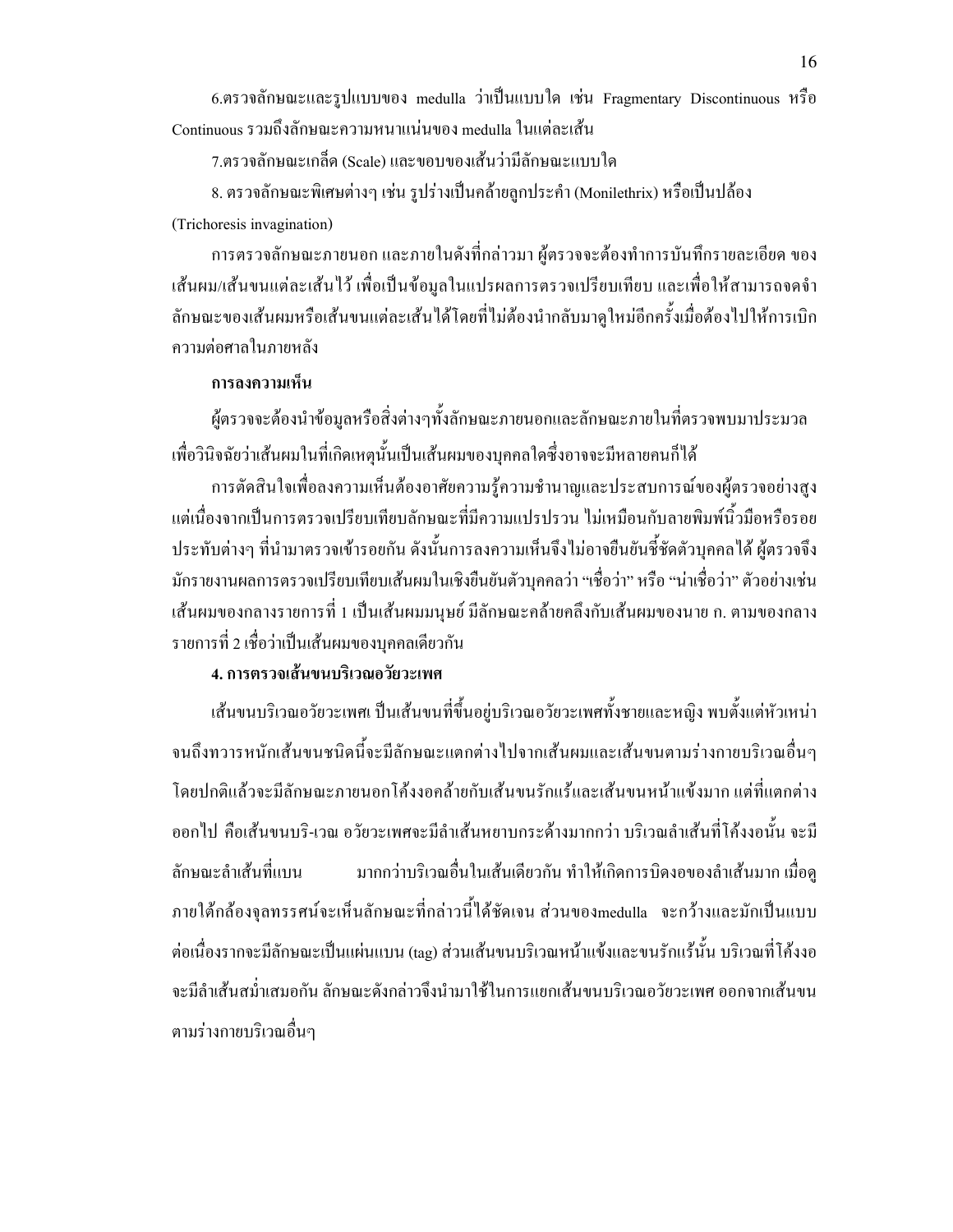





รูปที่ 2.14 Pubic Hair Buckling รูปที่ 2.15 Pubic Hair Medulla รูปที่ 2.16 Pubic Hair Root  $(n$ <sub>1</sub>) http://www.ontariosasquatch.com/#/humanhairp3/4521774223)

เส้นขนบริเวณอวัยวะเพศ เป็นวัตถุพยานที่สำคัญอย่างหนึ่งในคดีความผิดทางเพศ เพราะอาจจะมี การหลุดล่วงตกหล่นอยู่ในบริเวณที่เกิดเหตุ และอาจพบอยู่ภายในช่องคลอดห รือปนอยู่กับเส้นขนบริเวณ หัวเหน่าของผู้เสียหาย หรือตามลำตัวของศพที่ถูกกระทำชำเรา ปกติแล้วเส้นขนชนิดนี้จะไม่พบในคดี ֖֖֖֖֖֖֖֖֖֖ׅ֖ׅ֖ׅ֖ׅ֖֧֪֪ׅ֦֧֪֪֪֪֦֧֦֧֪֪֪֪֪֪֪֪֦֧֦֧֧֦֧֪֪֪֪֪֪֪֪֪֪֪֪֪֪֪֪֪֪֪֪֪֪֪֪֪֪֪֪֪֪֪֪֪֪֚֚֚֚֚֚֚֚֚֚֚֚֚֚֚֚֚֚֚֚֡֬֝֝֝֝֝֬֞ าไระเภทกื่บ

### วิธีการตรวจและการแปลผล

เช่นเดียวกับการตรวจเส้นผมที่ได้กล่าวมาแล้ว

### 5.การตรวจ DNA จากเส้นผม/เส้นขน

## ์ ขั้นตอน 1 การสกัด DNA จากเส้นผม/ขน

เส้นผม/เส้นขนที่นำมาสกัด DNA ต้องมีเซลล์รากผม หรือเซลล์รากขนติดมาด้วย มิฉพนั้นแล้วจะ ไม่สามารถนำมาใช้ได้ เนื่องจากเส้นผม/เส้นขนที่ไม่มีเซลล์รากจะไม่มี DNA ดังนั้นจึงควรตัด เส้นผม/ เส้นขนให้มีความยาวห่างจากรกขึ้นมาประมาณ 1 เซนติเมตร จากนั้นนำรากผม/รากขน มาล้างด้วยน้ำกลั่น 1-2 ครั้ง ก่อนที่จะนำไปด้มในสารละลาย คีเล็กซ์เรซินนาน 8 นาที

\*ข้อควรระวัง ในการต้มรากผม/รากขน ในสารละลายคีเล็กซ์เรซิน คือ ควรทำให้รากผม/รากขนจม อยู่ในเนื้อของสารละลายคีเล็กซ์เรซินก่อนทำการค้ม เพื่อจะทำให้การสกัคDNA มีประสิทธิภาพสูงสุด

# ์ ขั้นตอนที่ 2 การทำปฏิกิริยาลูกโซ่พอลิเมอเรส

การเพิ่มจำนวน DNA ในปฏิกิริยาลูกโซ่พอลิเมอเรสประกอบด้วย 3 ช่วงอุณหภูมิ ได้แก่

1. ช่วงอุณหภูมิ 90-95 องศาเซลเซียส เป็นอุณหภูมิที่ทำให้ DNA ด้นแบบแยกตัวจากเส้นคู่เป็นเส้น เคียว

2. ช่วงอุณหภูมิ 50-60 องศาเซลเซียส เป็นช่วงอุณหภูมิที่เหมาะสมในการจับคู่กัน ระหว่าง DNA เส้นเดี่ยว และ ไพรเมอร์

3. ช่วงอุณหภูมิ 70-72 องศาเซลเซียส เป็นช่วงอุณหภูมิสำหรับการเติมเบสที่ปลาย 3' ของ DNA เส้นเดี่ยว

# ์ ขั้นตอนที่ 3 การ แยกผลผลิตพีซีอาร์ด้วยกระแสไฟฟ้า

เมื่อปฏิกิริยาลูกโซ่โพลีเมอเรสยุติแล้ว จะได้ผลผลิตคือชิ้นดีเอ็นเอที่มีขนาดแตกต่างกัน เนื่องจากมี จำนวนของลำดับเบสแกนไม่เท่ากัน นำผลผลิตดังกล่าวมาแยกได้โดยใช้กระแสไฟฟ้า ซึ่งมีวิธีการแยกเป็น 2 ประเภท ตามลักษณะของชิ้นส่วนดีเอ็นเอนั้นๆ ว่าเป็นแบบมินิแซทเทลใลท์หรือใมโครแซทเทลใลท์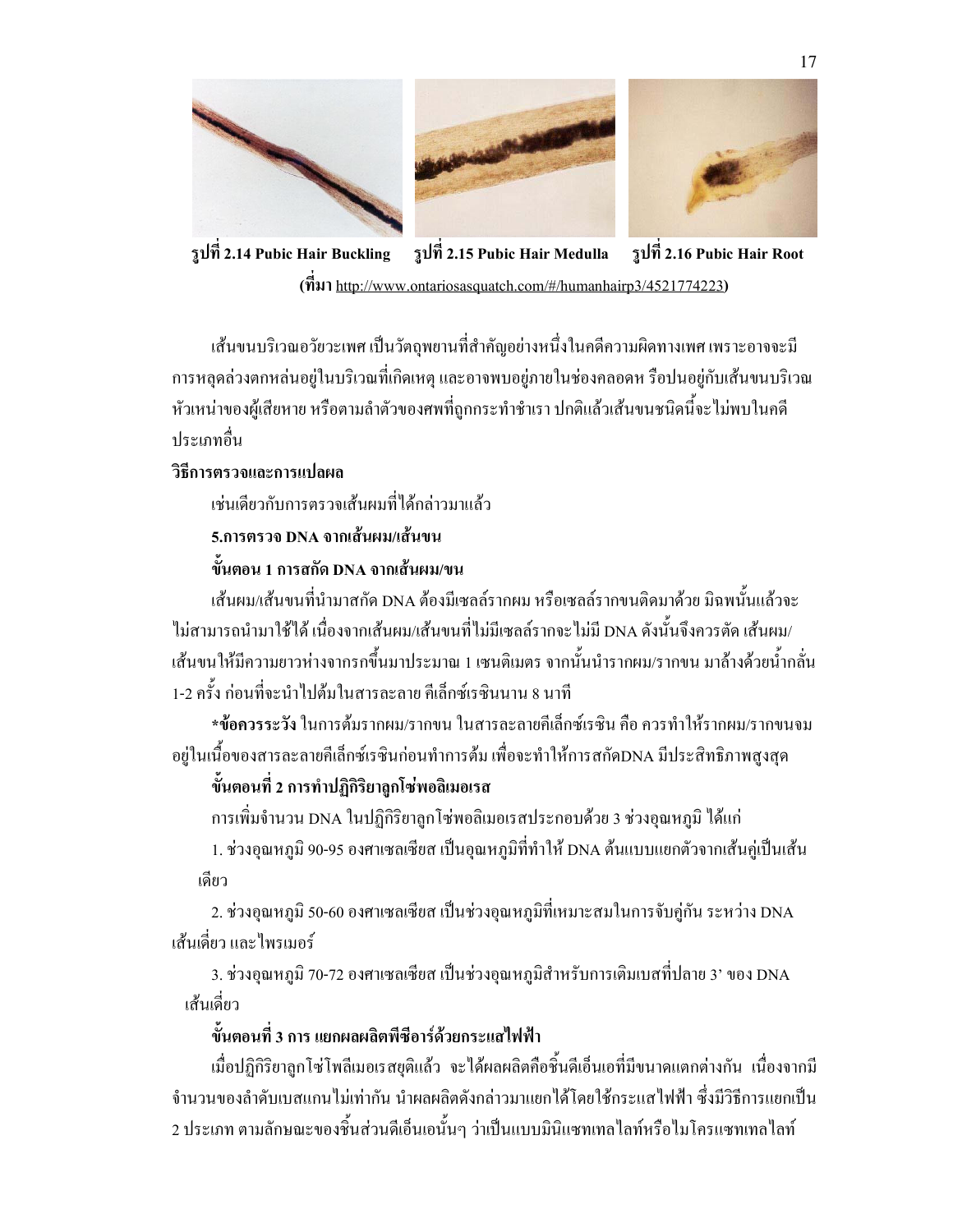การแยกผลผลิตพีซีอาร์ที่ได้จากส่วนที่เป็นมินิแซทเทลไลท์จะใช้อะกาโรสเจล (agarose gel) ความ เข้มข้น 2-3 เปอร์เซ็นต์ เป็นตัวกลางให้กระแสไฟฟ้าขนาด 5 โวลต์/ชม. ผ่าน การใช้กระแสไฟฟ้าที่มีโวลต์ ต่ำจะช่วยให้มีประสิทธิภาพในการแยกผลผลิตที่มีขนาดใกล้เคียงกัน เมื่อผ่านกระแสไฟฟ้าลงในตัวกลาง ที่แช่ในบัฟเฟอร์ ชิ้นดีเอ็นเอที่มีประจุลบจะเคลื่อนที่ไปทางขั้วบวก และชิ้น ดีเอ็นเอที่มีขนาดเล็กจะ เคลื่อนที่ได้เร็วกว่าชิ้นดีเอ็นเอขนาดใหญ่ สำหรับเวลานั้นจะแตกต่างกันไปขึ้นกับขนาดของผลผลิตแต่ ละโลกัส กล่าวคือโลกัสที่มีลำคับเบสแกนขนาดเล็ก จะใช้เวลานานกว่าโลกัสที่มีลำคับเบสแกนขนาด ใหญ่ เมื่อชิ้นดีเอ็นเอถูกแยกโคยสมบูรณ์แล้วจึงนำตัวกลาง อะกาโรสเจล มาย้อมด้วยสารละลายเอธิเลี่ยม โบร ไมด์ (ethidium bromide) แล้วบันทึกผลด้วยแสงอุลตราไวโอเลต เพื่อดูลักษณะของผลผลิตที่ได้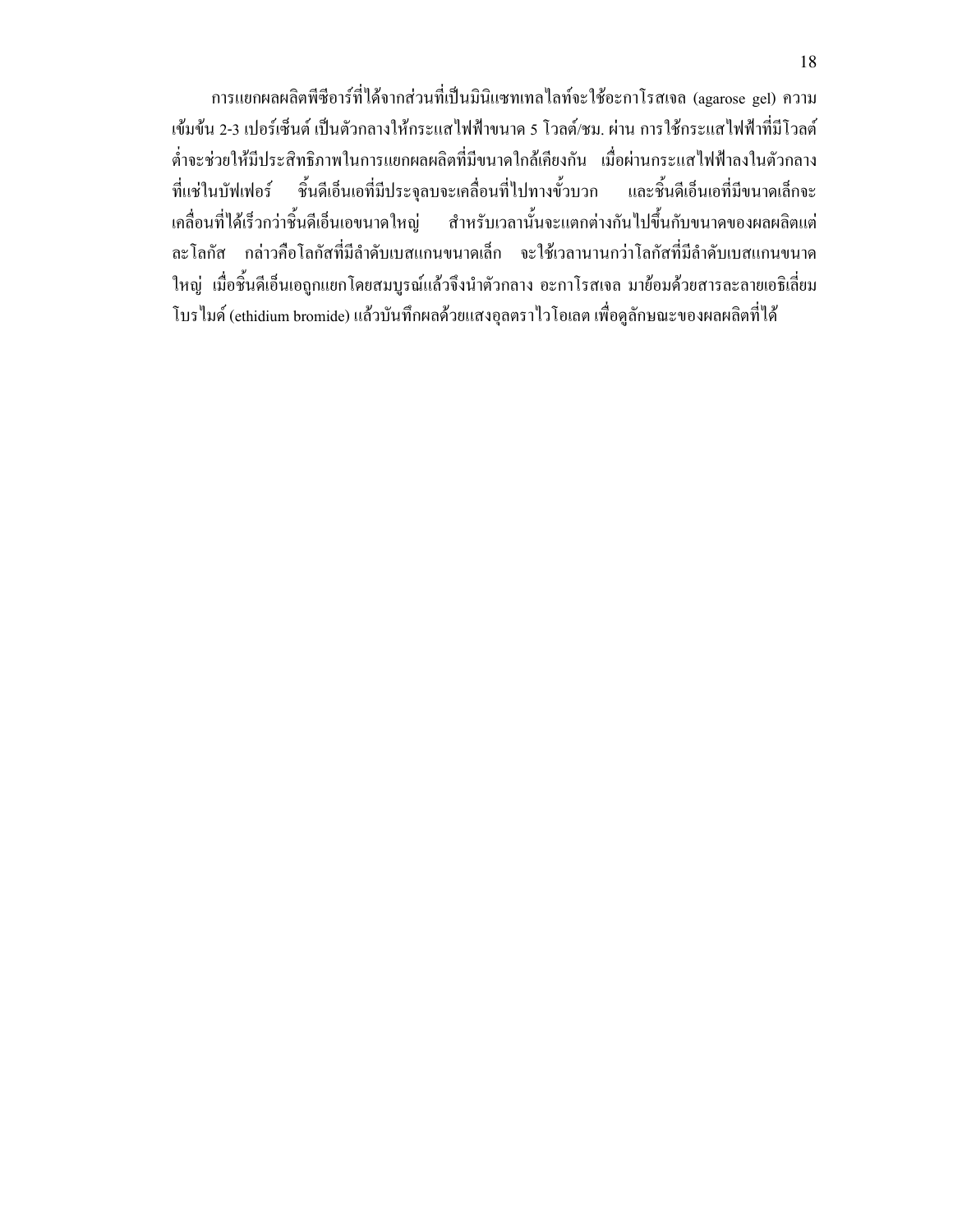# บทที่3

#### วิธีการทดลอง

# **ชื่อการทดลอง :** การประเมินคุณภาพจาก 3 วิธีที่ใช้สกัด DNA จากเส้นผม

(Evaluation of three methods for effective extraction of DNA from human hair)

- วัต**ถุประสงค์ :** 1. เพื่อศึกษาเปรียบเทียบวิธีการสกัด DNAจากเส้นผม ว่าวิธีใดที่ไม่ทำให้เกิดสาร ยับยั้งในการเกิดปฏิกิริยา PCR
	- 2. ศึกษาเพื่อเลือกวิธีการสกัด DNA ไปใช้ให้เหมาะสมกับงาน

# ตัวอย่างที่ใช้ในการวิจัย

เส้นผม , เยื่อบุกระพุ้งแก้ม

#### กลุ่มประชากร

ชาวญี่ปุ่นที่มีผมสีดำ 26 คน , ชาวญี่ปุ่นผมทำสี 15 คน

# ้ตำแหน่งยืนที่สึกษา

D1S8

# วิธีการสกัด DNA ที่ศึกษา

Chelex method, QAIamp<sup>®</sup> DNA Mini Kit method, ISOHAIR<sup>®</sup>method

### วิธีการวิเคราะห์ผล

Agarose gel electrophoresis , Microchip electrophoresis

- ์ วัสดุอุกรณ์ ผมสีดำธรรมชาติที่ถูกถอนจากชาวญี่ปุ่น 26 คน และ เส้นผมที่ทำสีที่ถูกถอน จอกชาวญี่ปุ่น15 คน
	- 2. Chelex ® 100 BIORAD (RICHmond,CA,USA)
	- 3. QIAamp® DNA Mini Kit ขาก QIAGEN (Hiden, Germany)
	- 4. ISOHAIR  $^{\circ}$  Proteinase K, Gene Taq สำหรับ PCR และMaker 5 (X174/Hinc $^\text{\tiny\textregistered}$ digest), Agarose 21 สำหรับ gel electrophoresis จาก NIPPON GEVE โดยใน ISOHAIR ประกอบด้วย
		- Extraction buffer
		- Enzyme solution
		- Lysis solution
		- Ethachachinmate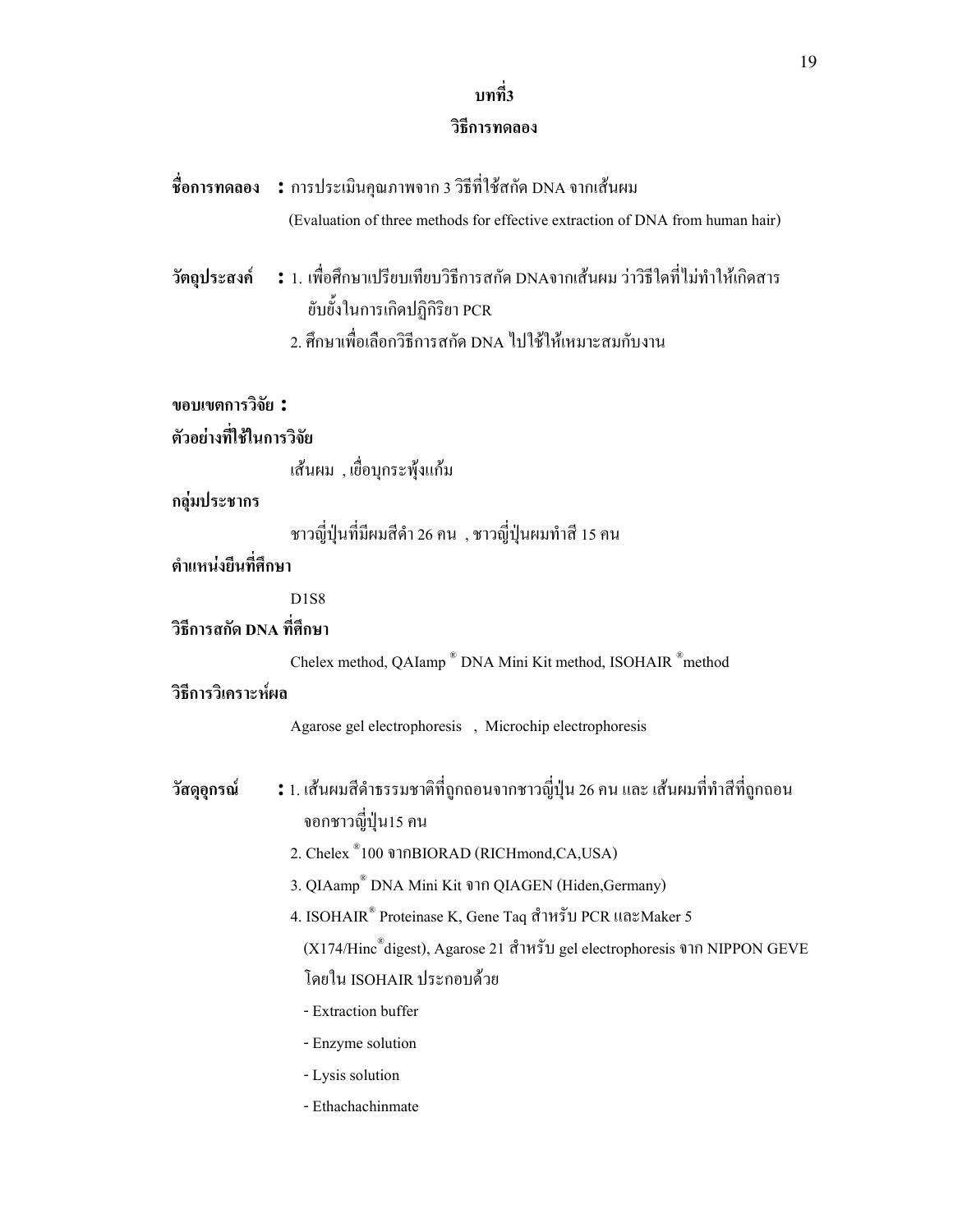- 5. เตรียม Primer โดย Awady Technology (Tokyo, japan)
- 6. ซื้อ PicoGreen®daDNA Quantitation และ  $\text{SYBR}^\circledast$ Glod nucleic Gel Stain ซึ่งเป็น สารย้อมสีสำหรับดีเซน 10 ที่ได้จาก Molecular Probes
- 7. ทำน้ำให้บริสุทธิ์โดยใช้ระบบ Mili-Q (Millipore;Bedford,Ma,USA)
- 8. บัฟเฟอร์และสารละลายอื่นๆ ที่ได้รับการรับรอง

# วิธีการทดลอง **:** ขั้นตอนที่ 1 การเตรียมเส้นผม และเยื่อบุกระพุ้งแก้มก่อนทำการสกัดดีเอ็นเอ <u>การเตรียมเส้นผม</u>

1. นำเส้นผมทั้ง 2 ชนิด(เส้นผมดำธรรมชาติ และเส้นผมทำสี)ไปล้างด้วย 100% ethanol 500 µl ในหลอดทดลอง Polypropyrene ขนาดเล็ก

2. เป่าให้แห้ง แล้วนำไปวางในหลอดปั่นเหวี่ยง((Microcentrifuge tub) ขนาด 1.5 ml. <u>การเตรียมเยื่อบุกระพุ้มแก้ม</u>

- 1. เก็บตัวอย่างคคยใช้ใม้พันสำลีตรงปลาย ขูดที่กระพุ้งแก้มด้านใน อย่างน้อย 6 ครั้ง แล้วทิ้งใว้ให้แห้งที่อุณหภูมิห้อง ประมาณ 2 ชั่วโมง หรือจนกว่าจะแห้ง
- 2. ตัดปลายสำลีด้วยกรรไกร แล้วนำไปใส่ในMicrocentrifuge tube ขนาด 1.5 ml.

# ์ ขั้นตอนที่ 2 การสกัดดีเอ็นเอจากเส้นผม

- 1. 3<sup>5</sup> Chelex method
- เติม 5 % Chelex ®100 ปริมาตร 200 μl.
- เติม 10 mg/ml Proteinase K ปริมาตร 10 µ1. ลงใน Microcentrifuge tub ที่เตรียมใว้
- เขย่าให้เข้ากันแล้วนำไป Incubate ที่55 °Cอย่างน้อย 6-8 ชั่วโมง หรือทิ้งไว้ข้ามคืน
- นำไป Vortex และ Incubate ในอ่างน้ำเดือด 8 นาที
- นำไปปั่นเหวี่ยงด้วยความเร็ว 10,000 15,000 x g 2-3 นาที
- ดูดแยกเอา Supernatant (ส่วนใส) ออกมาใส่ Microcentrifuge tubeใหม่ที่สะอาด
- 2. The QIAamp<sup>®</sup>DNA Mini Kit
- เติมบัฟเฟอร์ X1 ปริมาตร 200 µ1. ลงใน Microcentrifuge tub ที่เตรียมใว้
- นำไป Incubate ที่55 °C อย่างน้อย 1 ชั่วโมง หรือจนกว่าตัวอย่างจะละลายหมด
- เติมบัฟเฟอร์AL (Lisis Buffer) ปริมาตร 200 แ1. ตามด้วย Vortex
- เติม Ethanol ปริมาตร 200  $\mu$ l.
- ถ่ายสารละลายลงใน Spin column
- เติมบัฟเฟอร์AW1(Washing Buffer)500µแเล้วนำไปปั่นเหวี่ยงที่ความเร็ว 6,000 x g เป็นเวลา 1 นาที
- นำ Spin column มาใส่ใน Collection tube 1 ขนาด 2 ml. ที่สะอาด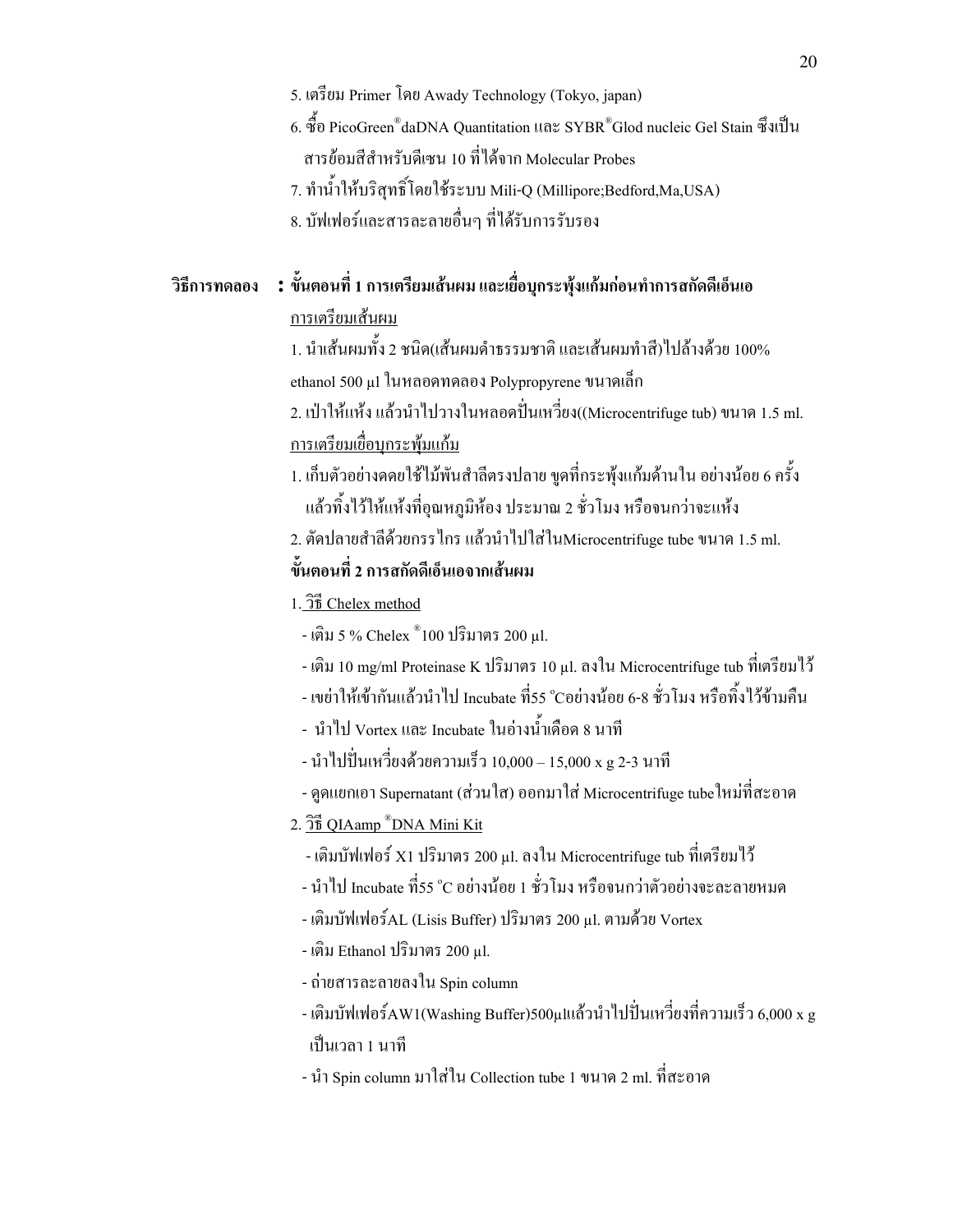- เติม Buffer AW2 (Washing Buffer) ที่มี Sodium azide ถง ไปในปริมาตร 500μl. แล้วนำไปปั่นเหวี่ยงที่ความเร็ว 20,000 g\_3 นาที
- ย้ำย Spin column มาใส่ในMicrocentrifuge tubขนาด 1.5 ml. ใหม่ที่สะอาด
- เติมบัฟเฟอร์AE(Elution Buffer) ปริมาตร50-100 µ1.ตั้งทิ้งใว้ที่อุณหภูมิห้อง 1 นาที
- นำไปปั่นเหวี่ยงความเร็ว 6,000 x g กึ่งะได้ดีเอ็นเอทั้งหมดใน Microcentrifuge tub

## 3. <u>JE ISOHAIR ®method</u>

- เติม Extraction Buffer ปริมาตร 200 แ1, Enzyme solution 5 แ1 และ Lysis solution  $8~\upmu$ l ลงบนเส้นผมในหลอด Microcentrifuge tubขนาด 1.5 ml. ที่เตรียมใว้
- นำไป Incubate ที่ 55 °C อย่างน้อย 20 นาที
- เติม Enzyme solution ปริมาตร 5 µ1. แล้วนำไป Incubate ที่ 55 °C 5-10 นาที
- เติมส่วนผสมของ Phenol-Chloroform-Isoamylalcohol (25:24:1,v/v/v)
- Invert หลอด 2-3 ครั้งเพื่อให้เข้ากัน แล้วนำไปปั่นเหวี่ยงที่11,000 x g 5 นาที
- ถ่ายส่วนSupernatant ออกมาใส่หลอด Microcentrifuge tub 1.5 ml.ใหม่ที่สะอาด
- เติม 3M Sodium acetate pH (5.2) ปริมาตร 20 µl และ Ethachinmate ปริมาตร 2 µl
- Invert หลอดเพื่อให้เข้ากัน แล้วเติม Ethanol 400µl เพื่อเร่งให้ดีเอ็นเอตกตะกอน
- แล้วนำไปปั่นเหวี่ยงที่ความเร็ว11,000 x g เป็นเวลา15 นาที
- ดูดเอาส่วนSupernatant ออกมาใส่หลอด Microcentrifuge tub 1.5 ml.ใหม่ที่สะอาด
- ถ้างตะกอนด้วย 70% Ethanol แล้วเป่าให้แห้ง
- ละลายดีเอ็นเอใน บัฟเฟอร์ TE 50 µl
- ์ขั้นตอนที่ 3 นำดีอ็นเอที่สกัดจากเส้นผมทั้ง3วิธีมาเพิ่มปริมาณด้วยการทำ MVR-PCR โดยปรับ Condition ตามที่ Jeffeny และคณะ ดังนี้
- เพิ่มปริมาณตัวอย่างgenomicDNA ใน50 µ1 ของPCR Solution ที่มี1µM primer 32D
- ทำให้ดีเอ็นเอเสียสภาพที่ 95 °C เป็นเวลา 5 นาที
- เติม Taq polymerase แล้วทำให้เกิดปฏิกิริยาที่ 94 °C เป็นเวลา1.3 นาที, 68 °C เป็น เวลา 1 นาที และ 70 °C 5 นาที ใน 30 Cycle แรก
- นำไป Incubate ที่ 68 °Cเป็นเวลา 1นาที และที่70 °C เป็นเวลา1นาที ในCycle ต่อไป โดยใช้เครื่อง Thermal Cycler

# ์ ขั้นตอนที่ 4 นำดีเอ็นเอจากเส้นผมที่เพิ่มปริมาณแล้วจาก MVR-PCR มาวิเคราะห์

- 1. การวิเคราะห์โดยใช้ Agarose gel electrophoresis
- บรรจุสารที่ได้จาก PCR ปริมาตร 10 μ1 ลงบนเจล โดยสารที่ใช้ย้อมสีคือ SYBR Gold Nucleic Gel Stain
- แยกแถบของดีเอ็นเอที่ได้จาก PCR บน 3% Agarose21 ในบัฟเฟอร์ TBE ที่แรงดัน ไฟฟ้า คงที่ 60V
- ตรวจจับแถบดีเอ็นเอที่ขยายแล้วโดยใช้เครื่อง Fluorimageanalyzer FLA-2000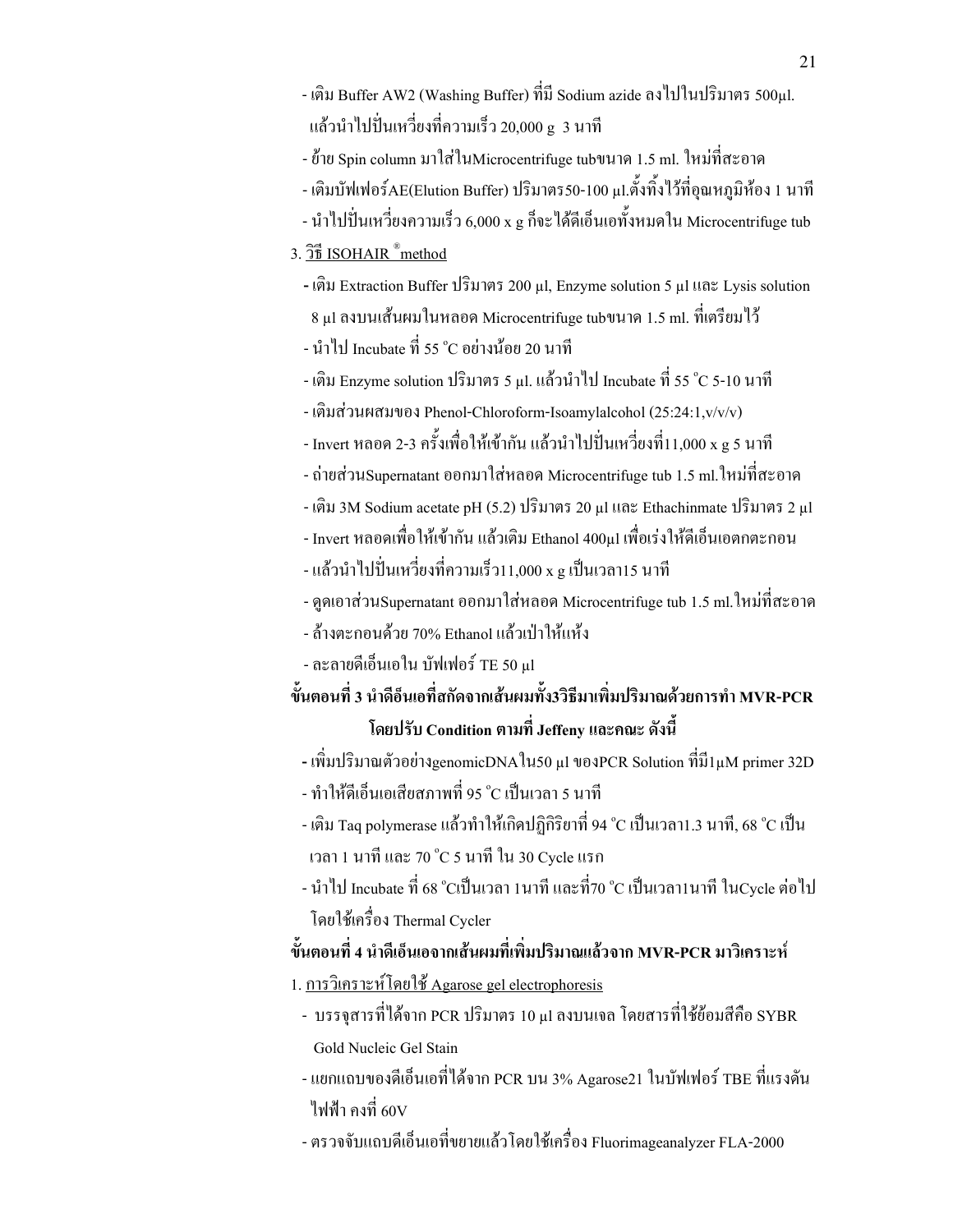- 2. การวิเคราะห์โดยใช้อุปกรณ์ Microchip electrophoresis
	- ใช้ Agilent 2100 Bioanalyzer ร่วมกับ DNA 1000 Labelchip
- ในการวิเคราะห์แต่ละครั้ง จะใช้สารที่ได้จาก PCR 1 μl
- การแยกขนาดของดีเอ็นเอ จะเกิดขึ้นระหว่างการกรองผ่านช่องขนาดเล็ก
- (Interconnected microchannels) โดยใช้แผ่นกรองโพลิเมอร์กรอง

ขั้นตอนที่ 5 เปรียบเทียบผลการวิเคราะห์ดีเอ็นเอที่สกัดได้จากเส้นผมแต่ละวิธี

์ ขั้นตอนที่ 6 เลือกวิธีที่มีผลการวิเคราะห์ดีเอ็นเอที่ดีที่สุด

ขั้นตอนที่ 7 นำวิธีการสกัดดีเอ็นเอที่ให้ผลดีที่สุดมาสกัดดีเอ็นเอจากเยื่อบุกระพุ้งแก้ม

- <u>ี การสกัดดีเอ็นเอจากเยื่อบุกระพุ้งแก้มโดยวิธี Chelex method</u>
- 1. เติม 5% Chelex ปริมาตร 500 µl และ10 mg/ml Proteinase K 10 µl ลงบนสำลีที่
- ้ เตรียมใว้ใน Microcentrifuge tubขนาด 1.5 ml เขย่าให้เข้ากัน
- 2. นำสารละลายใป Incubate ที่ 55 °C 30 นาที Vortex ให้เข้ากัน
- 3. นำส่วนผสมไปแช่ในอ่างน้ำเคือด 8 นาที
- 4. นำไปปั่นเหวี่ยงที่ความเร็ว 6,000 x g 5-10 นาที
- 5. ดูดเอาส่วนSupernatant ออกมาใส่หลอด Microcentrifuge tub 1.5 ml.ใหม่ที่สะอาด

ขั้นตอนที่ 8 นำดีอ็นเอที่สกัดได้จากเยื่อบุกระพุ้งแก้มไปเพิ่มปริมาณด้วยการทำ MVR-PCR เช่นเดียวกับ ขั้นตอนที่ 3

ขั้นตอนที่ 9 นำดีเอ็นเอจากเยื่อบุกระพุ้งแก้มที่เพิ่มปริมาณแล้วจาก MVR-PCR มา วิเคราะห์เปรียบเทียบกับดีเอ็นเอที่สกัดใด้จากเส้นผมที่มีวิธีการสกัด เดียวกัน (วิธี Chelex)

ขั้นตอนที่ 10 เปรียบเทียบและสรุปผล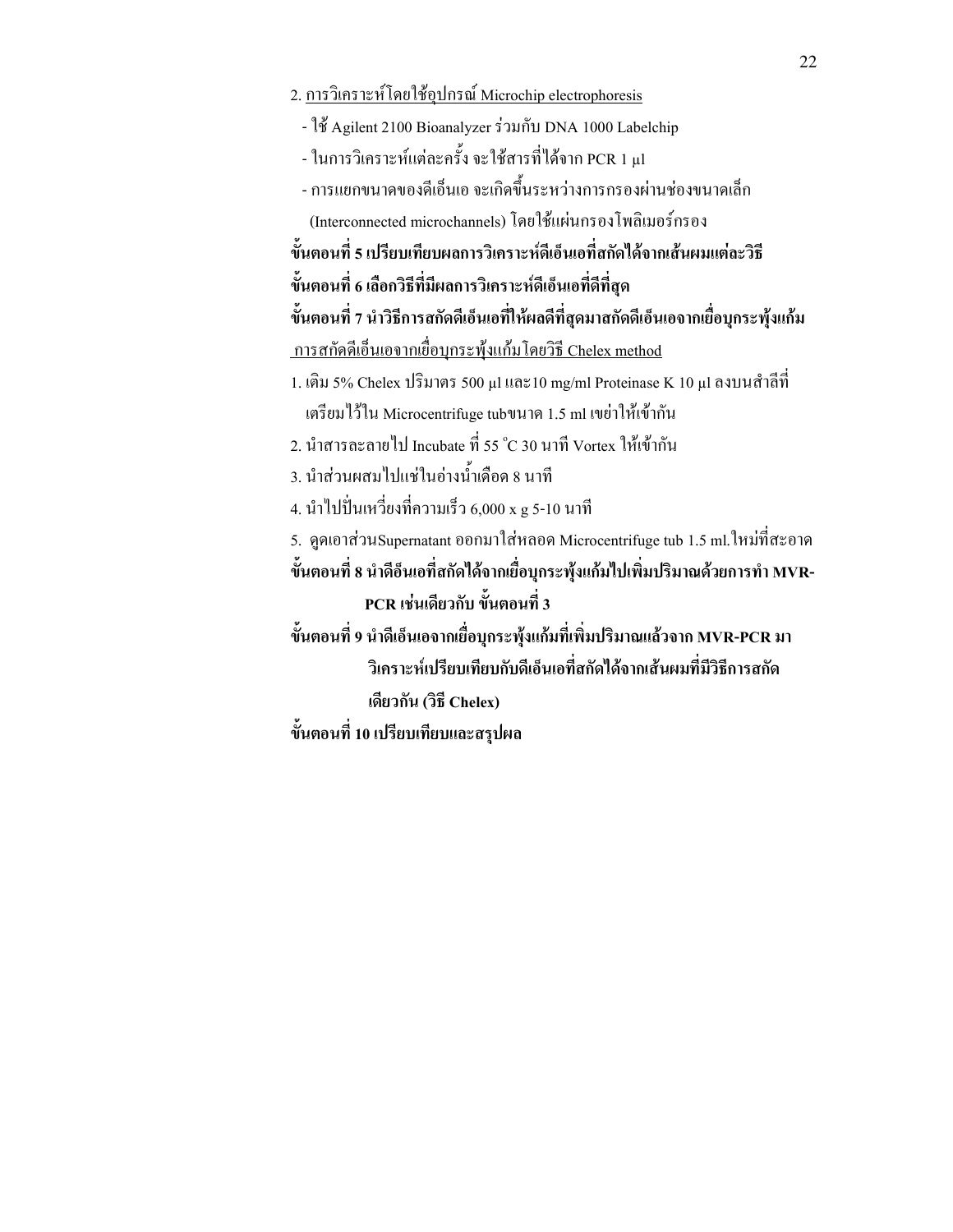# บทที่ 4

#### สรุปผลการทดลอง

#### การประเมิณและการอภิปราย

ตำแหน่งของ D1S8 ตั้งอยู่บนโครโมโซมตำแหน่งที่ 1 ที่ใกล้กับ 1q 42-q43 [11,12] โดย Minisatellite จะประกอบด้วย 2 ประเภทใหญ่ๆของ Repeat unit (29bp) ซึ่งเรียกว่า a-type และ t-type ที่มี ความแตกต่างจาก Single base substitution ภายใน Repeat unit และมีรูปแบบการกระจายอยู่ภายใน allele

Primer ที่มีความจำเพาะกับ MVR (32-TAG-A and 32-TAG-T) จะเกิดเฉพาะร่วมกับ single base ที่มีความแตกต่างกัน ที่ปลาย3' พื่อแยกส่วนที่ซ้ำกันเป็น 2 ประเภทอย่างแม่นยำ โดยบริเวณแรกที่มี Repeat unit คาคว่าจะมีขนาด 293 bp ซึ่งในขั้นในขั้นตอนที่ได้ PCR product จะมีความแปรผันอยู่กับ ความชำนาญของแต่ละบุคคลค้วย

การวัดปริมาณดีเอ็นเอที่ได้จากการสกัดโดยใช้วิธี Pico Green dsDNA Quantitatiion Kit ซึ่งที่ เลือกใช้วิธีนี้ก็เนื่องจากว่า สารประกอบเช่น RNA, Melanin และ Aromatic amines ที่อยู่ในเส้นผมทำสี  $\overline{a}$ และคาคว่า เป็นสารประกอบที่จะพบในการสกัด และเป็นสารที่มีนัยสำคัญในการที่จะดูคซับ UV ที่ 260 nm. โดยลักษณะปริมาณดีเอ็นที่วัดใด้จากการสกัดดีเอ็นเอแต่ละวิธีมีดังนี้

| วิธีการสกัด DNA                        | ปริมาณ DNA     | สีของ DNA    |
|----------------------------------------|----------------|--------------|
| <b>Chelex method</b>                   | $120 - 140$ ng | ไม่มีสิ      |
| <b>QAIamp ® DNA Mini Kit</b><br>method | $<$ 120 ng     | ใม่มีสิ      |
| <b>ISOHAIR®method</b>                  | $>150$ ng      | สีน้ำตาลเข้ม |

ตารางที่ 4.1 ตารางข้อมูลลักษณะและปริมาณของ DNA ที่ได้จากการสกัด (ที่มา กัญญารัตน์)

จากตารางที่ 4.1 เห็นได้ว่า วิธี ISOHAIR® method ให้ปริมาณดีเอ็นจากการสกัดได้สูงที่สุดใน 3 วิธีที่นำมาศึกษา ซึ่งสามารถสกัดดีเอ็นเอได้มากกว่า 150 ng โดยดีเอ็นเอที่ได้นั้นเป็นสีน้ำตาลเข้ม แต่ ในขณะที่ วิธี Chelex method ให้ดีเอ็นเอที่ไม่มีสิปริมาณ 120-140 ng และวิธี QAIamp ® DNA Mini Kit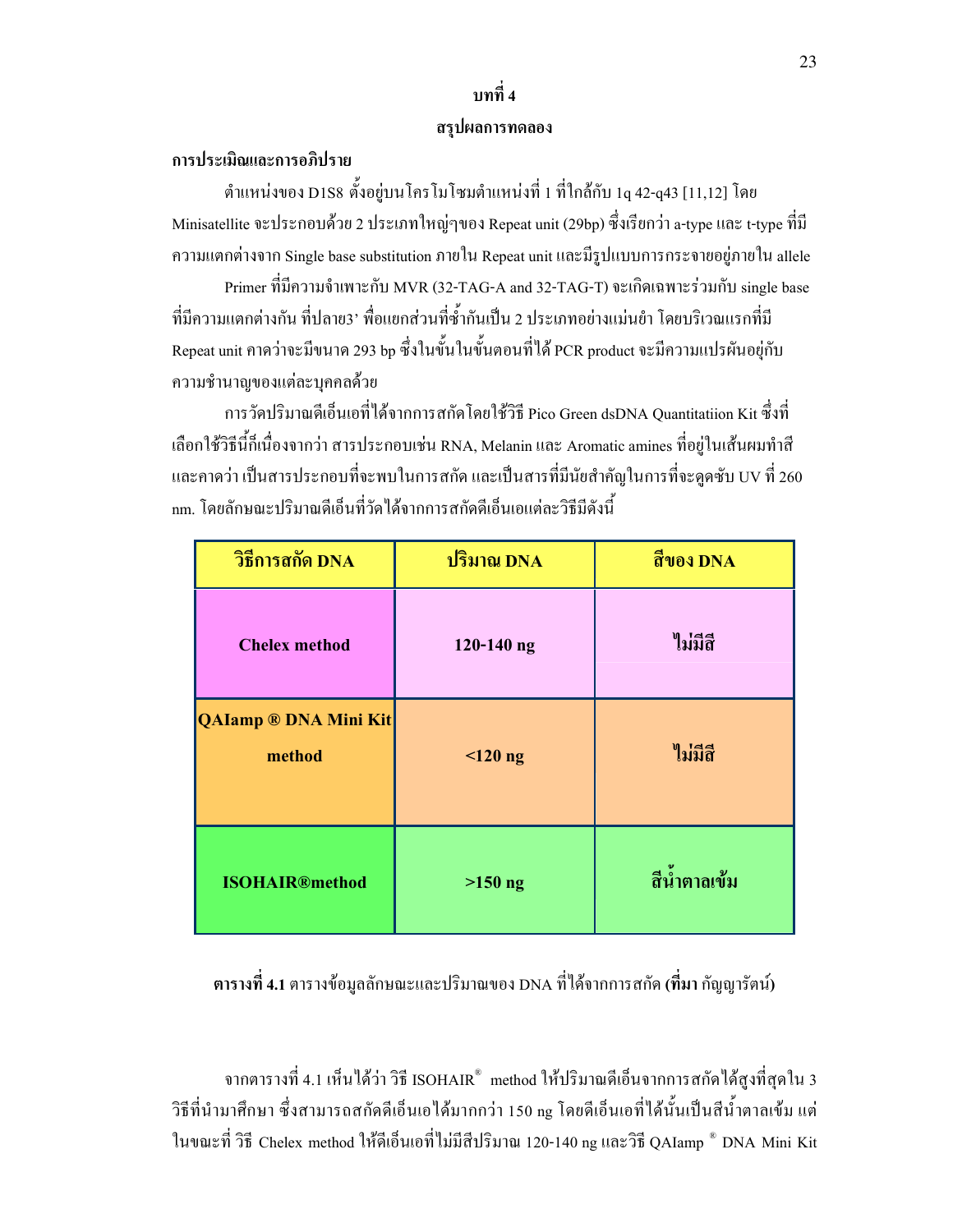method ให้ดีเอ็นเอที่ไม่มีสี ปริมาณที่น้อยกว่า 120 ng ดังนั้นจะเห็นได้ว่าการสกัดดีเอ็นเอด้วยวิธี QAIamp®DNA Mini Kit methodเป็นวิธีการสกัดดดีเอ็นเอที่ ได้ปริมาณน้อยที่สุด อีกทั้งเป็นวิธีที่ใช้ ด้นทุนสูงอีกด้วย

เมื่อนำดีเอ็นเอที่ได้จากการสกัดจากทั้ง 3 วิธีมาวิเคราะห์เปรียบเทียบกันแล้ว ซึ่งได้ผลการ วิเคราะห์ ดังนี้ Ï



ภาพที่ 4.1 การเปรียบเทียบแถบดีเอ็นเอที่สกัดจากเส้นผมทั้ง 3 วิธี ด้วย Agarose gel electrophoresis  $(\vec{\hat{n}})$  E.Suenaga, H.Nakamura/J.Chromatogr. B 820,2005;137-141)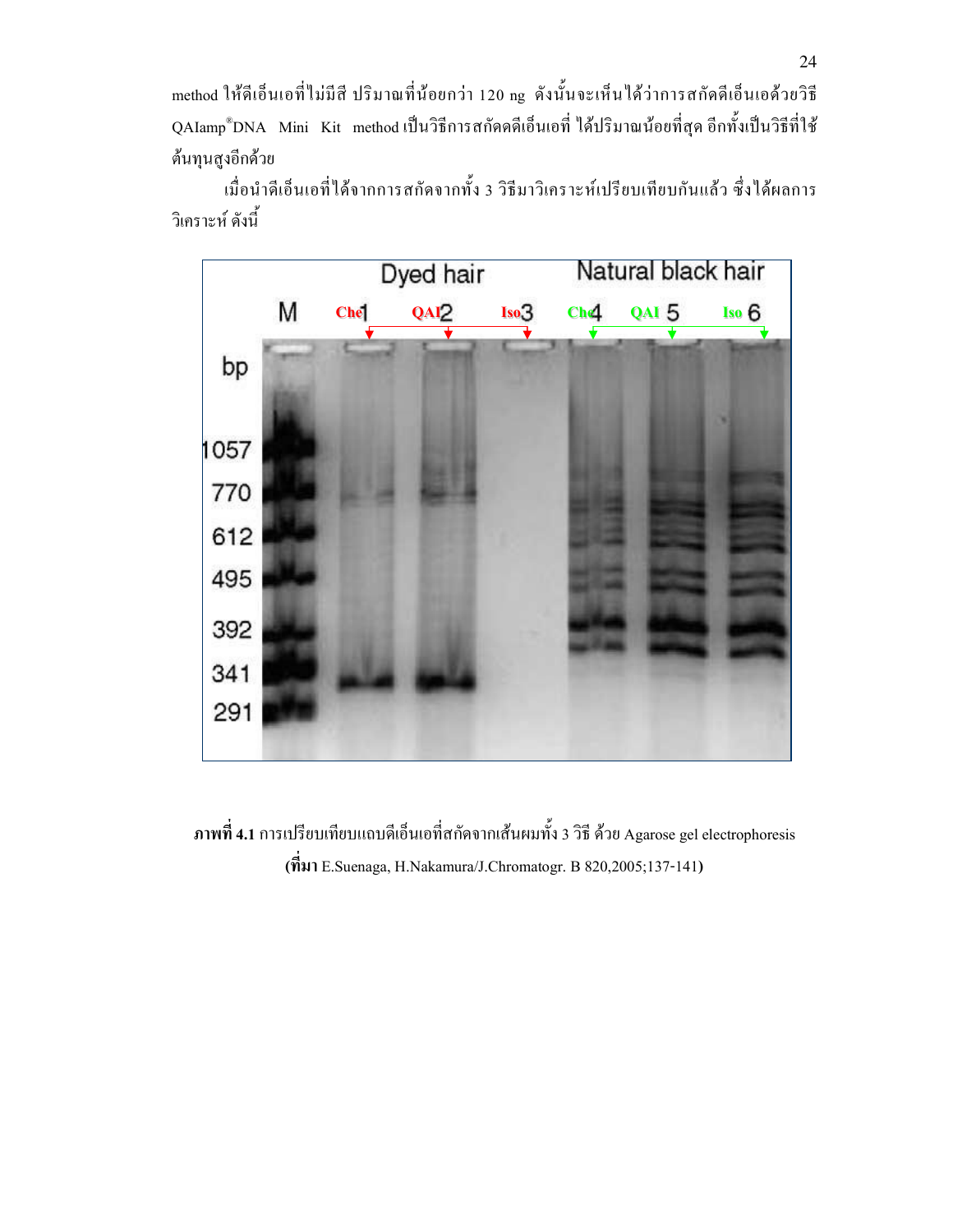จากภาพที่ 1ที่แสดงถึง Agarose gel electrophoresis ของ PCR product (t-type) ที่ได้มาจากการ สกัดดีเอ็นเอจากเส้นผมดำธรรมชาติ และเส้นผมทำสี โดยใช้วิธีการสกัดที่แตกต่างกัน 3 วิธี โดยเลนที่ 1 และ 4 เป็นวิธี Chelex method, เลนที่ 2 และ 5 เป็นวิธี QIAamp ®DNA Mini Kit, เลนที่ 3 และ 6 เป็นวิธี ISOHAIR ® method

พบว่า เลนที่ 1,4 ซึ่งเป็นวิธี Chelex method และเลนที่ 2, 5 ซึ่งเป็นวิธี QIAamp ®DNA Mini Kit จะให้ผลของ PCR product ที่มีความสอดคล้องกันทุกตัวอย่าง โดยในการวิเคราะห์เส้นผมด้วย 2 วิธีนี้ ได้รับความประสบความสำเร็จในเส้นผมทำสี 15 ตัวอย่าง จากทั้งหมด 15 ตัวอย่าง และในเส้นผมดำ ธรรมชาติ 26 ตัวอย่าง จาก 26 ตัวอย่าง ซึ่งตรงข้ามกับการสกัดคีเอ็นเอโคยใช้วิธี ISOHAIR  $^\circ$ method (เลน 3, 6) ซึ่งไม่ได้รับความประสบความสำเร็จในการ Amplified ซึ่งให้ PCR product ไม่เป็นที่น่าพอใจ โดยเฉพาะกับการสกัดดีเอ็นเอที่ได้จากเส้นผมทำสี ดังนั้น การใช้วิธี ISOHAIR ®method จึงล้มเหลวใน การการวิเคราะห์ 6 ตัวอย่าง จาก 15 ตัวอย่างในเส้นผมทำสี และล้มเหลวใน 1 ตัวย่างจาก 25 ตัวอย่างใน เส้นผมสีดำธรรมชาติ

ดังนั้นจึงสรุปได้ว่า การสกัดดีเอ็นเอจากเส้นผมทำสีโดยใช้วิธี ISOHAIR " method อาจจะเกิด Inhibitors ที่เป็นตัวยับยั้งปฏิกิริยา PCR ซึ่งผู้ศึกษารายงานว่า ดีเอ็นเอที่สกัดใด้จากเส้นผมทำสี มีสารชนิด Melanin ที่มีความเป็นไปได้ว่า จะเป็นสาร PCR Inhibitor นอกจากนี้ Hydrogen peroxide ซึ่งเป็นสารที่ใช้ ทำสีผม อาจจะเปลี่ยนรูปสาร Melanin ที่ไม่ละลายน้ำ เป็นสาร Melanin ที่ละลายน้ำ เนื่องจาก Melanin ที่ เปลี่ยนรูปนี้ มีคุณสมบัติคล้ายกันกับวิธีการทำดีเอ็นเอให้บริสุทธิ์ และอาจคงอยู่ในสารละลายดีเอ็นเอเพื่อ ยับยั้งปฏิกิริยา PCR โดยเฉพาะการสกัดด้วยวิธี ISOHAIR  $\degree$ method เพราะถ้าหากดีเอ็นเอไหนถูกแยก ออกมาจากส่วนประกอบอื่นๆที่มีเบสต่างกันในการถูกละลายในส่วนผสมของ Phenol-Chloroform-Isoamylalcohol และ Ethanol โดยที่จริงแล้ว การเตรียมดีเอ็นเอที่ถูกสกัดโดยวิธี ISOHAIR ®method จะได้ ดีเอ็นเอที่มีสีน้ำตาลเข้ม แต่ในทางตรงกันข้ามนั้น จะเห็นได้ว่าในการสกัดดีเอ็นเอด้วยวิธี Chelex method และวิธี QAIamp®DNA Mini Kit method จะได้ดีเอ็นเอที่ไม่มีสี จากการสกัดซึ่งจะไม่เกิดการยับยั้งใน ปฏิกิริยา PCR analysis ดังนั้น ผลการทดลองนี้จึงแสดงให้เห็นว่า 2 วิธีนี้เป็นวิธีการสกัดดีเอ็นเอ ที่ไม่มี  $\ddot{\phantom{a}}$ ֧֧֪֪֪֧֖֧֖֧֖֧֖֧֧֧֧֧֧֧֧֡֝֟֟֟֬֓֝֬֝֬֝֬֝֬֝֬֝֬֝֟֩֬֝֬֝֬֝֬֝֬֝֟֩֓֝֬֝֬֝֬֝֬֝֬֝֬֝֬֝֬֝֬֝<br>֧֪֪֧֧֧֧֧֧֧֧֧֛֝֩֩֩֩ ขึ้นกับสาร Melanin ที่ละลายน้ำที่อาจจะเป็นตัวยับยั้งการทำปฏิกิกริยา PCR ซึ่งในทั้ง 2 วิธีนี้ จะเห็นได้ว่า วิธี Chelex method เหมาะสำหรับการสกัดดีเอ็นเอจาก เส้นผมมนุษย์ (รากผม) มากที่สุด เนื่องจากเป็นวิธีที่ ง่าย และประหยัดต้นทุนที่สุด

ดังนั้น จึงนำวิธี Chelex method มาสกัดคดีเอ็นจากเยื่อบุกระพุงแก้ม เพื่อเปรียบเทียบกับดีเอ็นเอที่ สกัดใด้จากเส้นผมว่ามีการสอดคล้องกันหรือใม่ เพื่อให้ทราบว่า วิธีนี้สามารถนำมาสกัดดีเอ็นเอจากส่วน  $\ddot{\phantom{a}}$ อื่นให้ใด้ผลที่ประสบความสำเร็จเหมือนกันหรือไม่ ดังนี้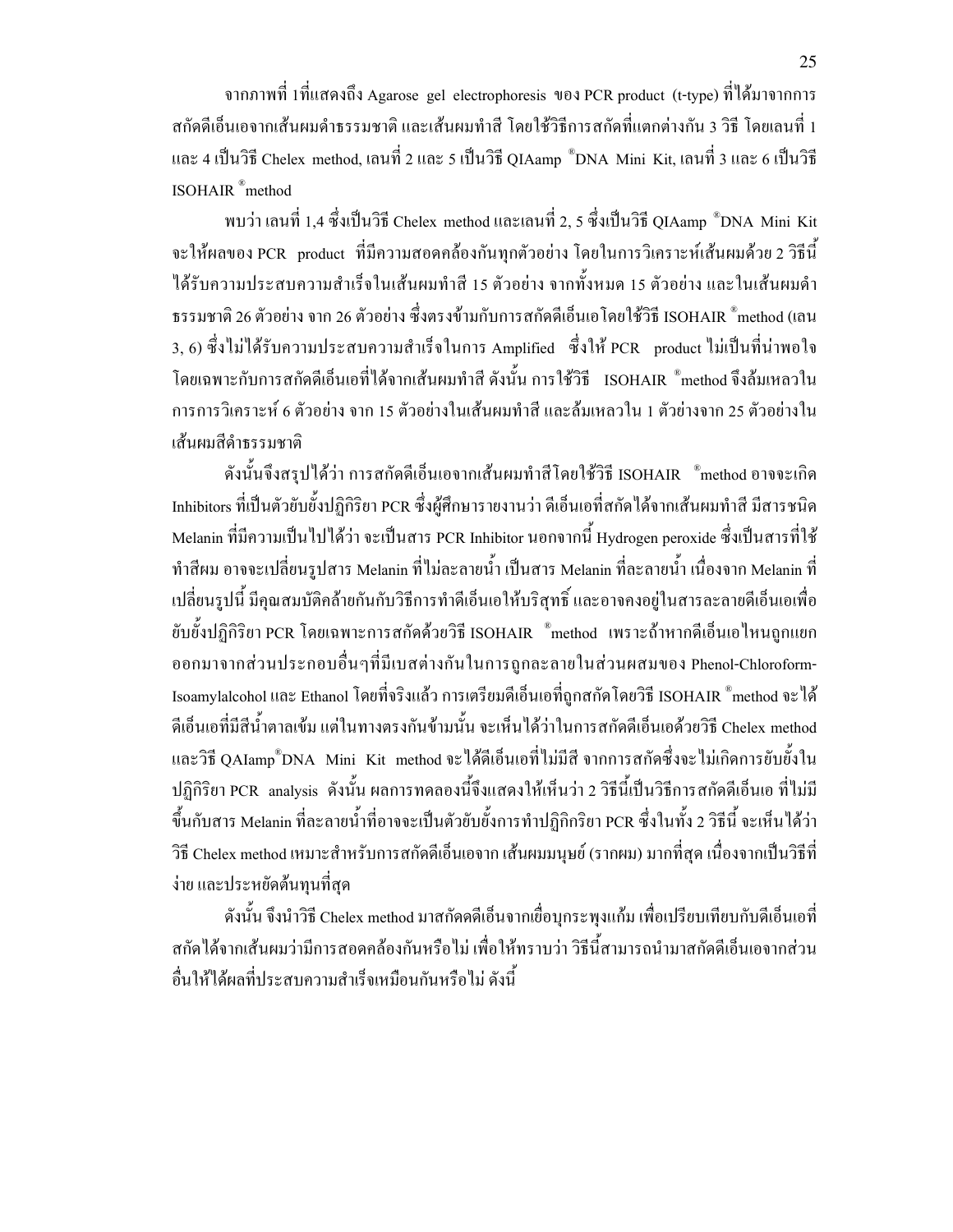

ภาพที่ 4.2 เปรียบเทียบ DNAที่สกัดใด้จากเส้นผมสีดำธรรมชาติและเยื่อบุกระพุ้งแก้มจากตัวอย่าง 3คน<sub>a-c</sub> ( E.Suenaga, H.Nakamura/J.Chromatogr. B 820,2005;137-141)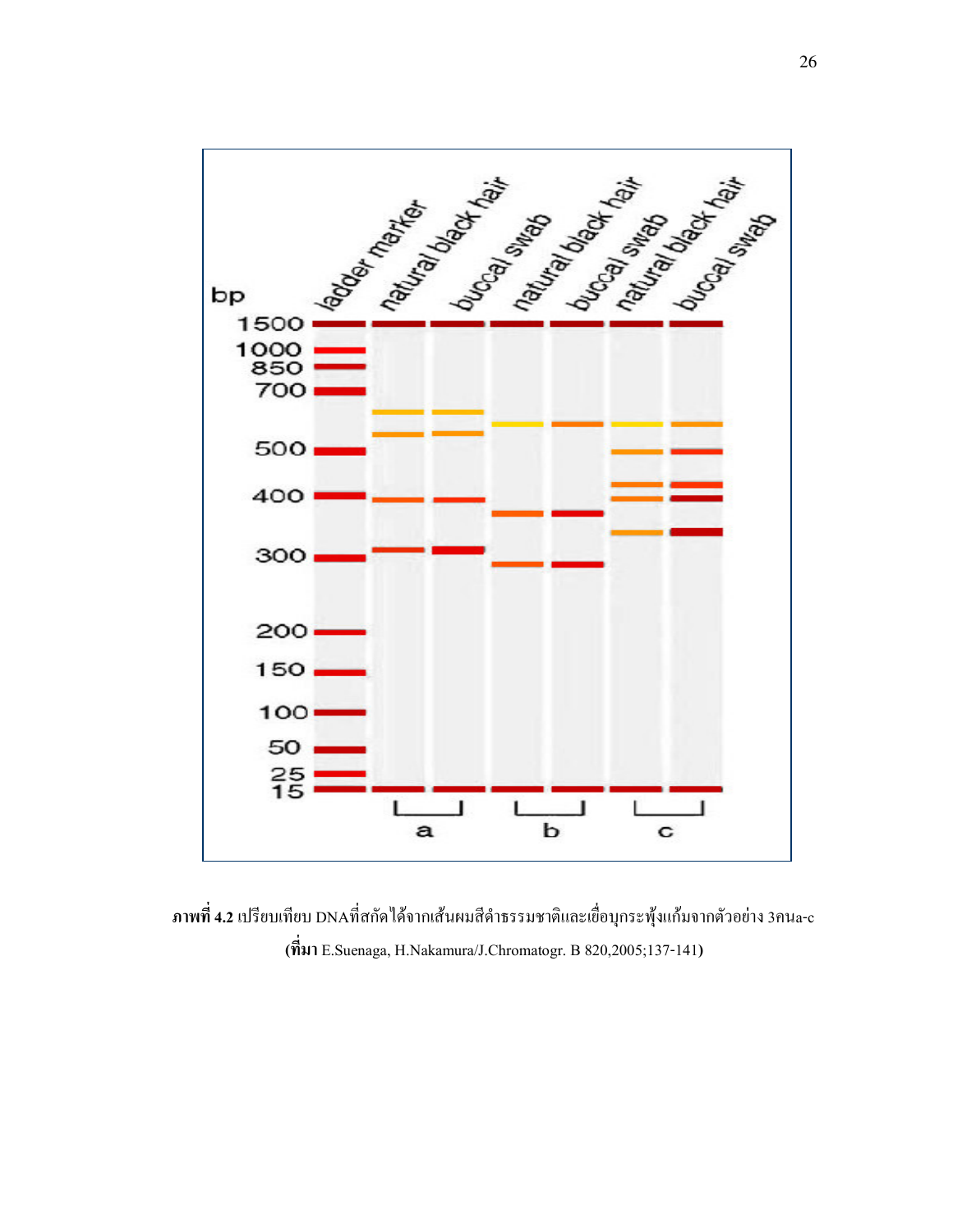

ภาพที่ 4.3 เปรียบเทียบ DNAที่สกัดใด้จากเส้นผมทำสี และเยื่อบุกระพุ้งแก้มจากตัวอย่าง 3 คน d-f ( E.Suenaga, H.Nakamura/J.Chromatogr. B 820,2005;137-141)